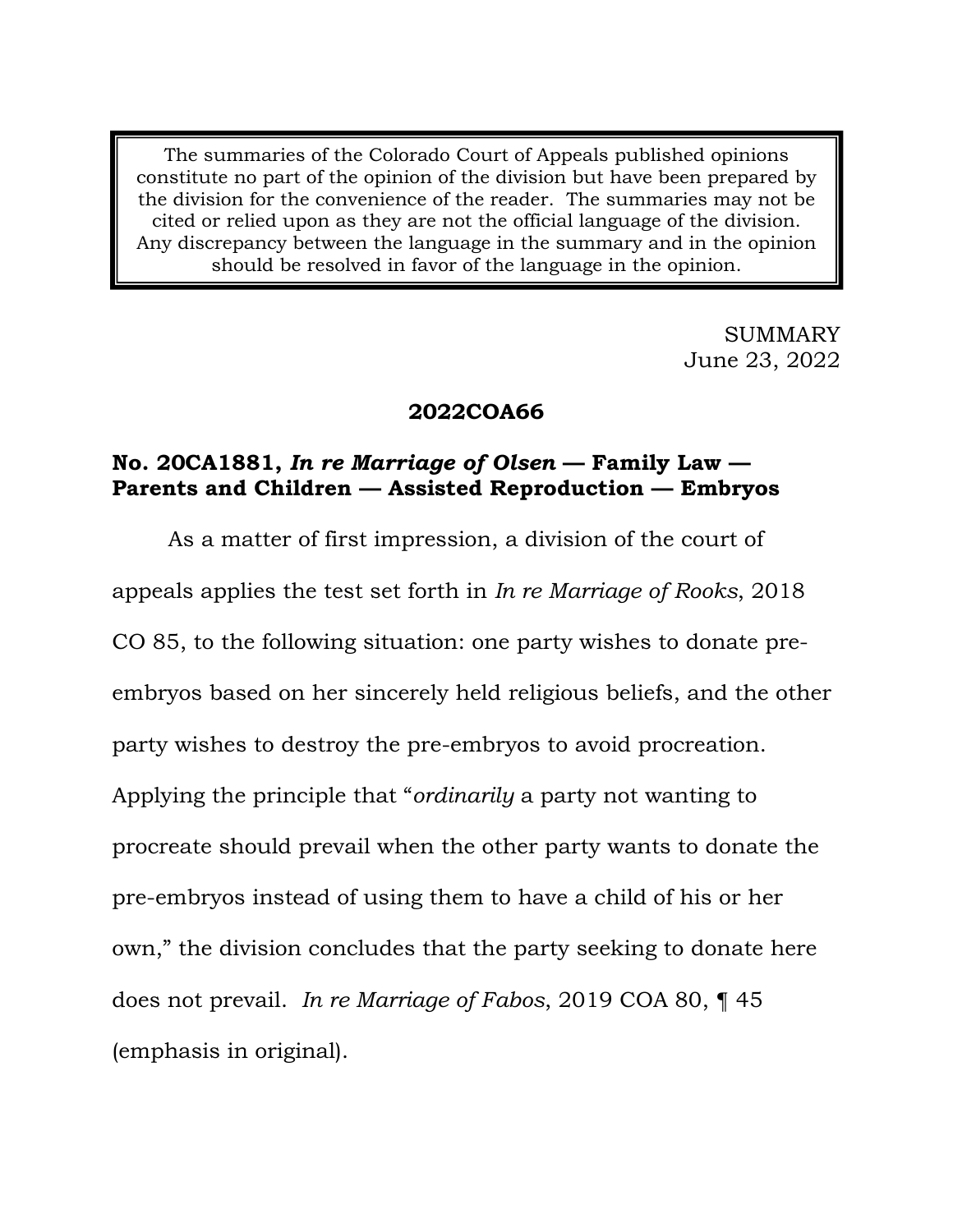### Court of Appeals No. 20CA1881 El Paso County District Court No. 12DR5458 Honorable Timothy Schutz, Judge

In re the Marriage of

Jamie R. Fabos, f/k/a Jamie R. Olsen,

Appellee,

and

Justin R. Olsen,

Appellant.

#### JUDGMENT REVERSED AND CASE REMANDED WITH DIRECTIONS

Division VII Opinion by JUDGE BERGER Brown and Johnson, JJ., concur

Announced June 23, 2022

Telios Law PLLC, Theresa Lynn Sidebotham, Joseph B. Brown, Monument, Colorado, for Appellee

Paige Mackey Murray LLC, Paige Mackey Murray, Boulder, Colorado, for Appellant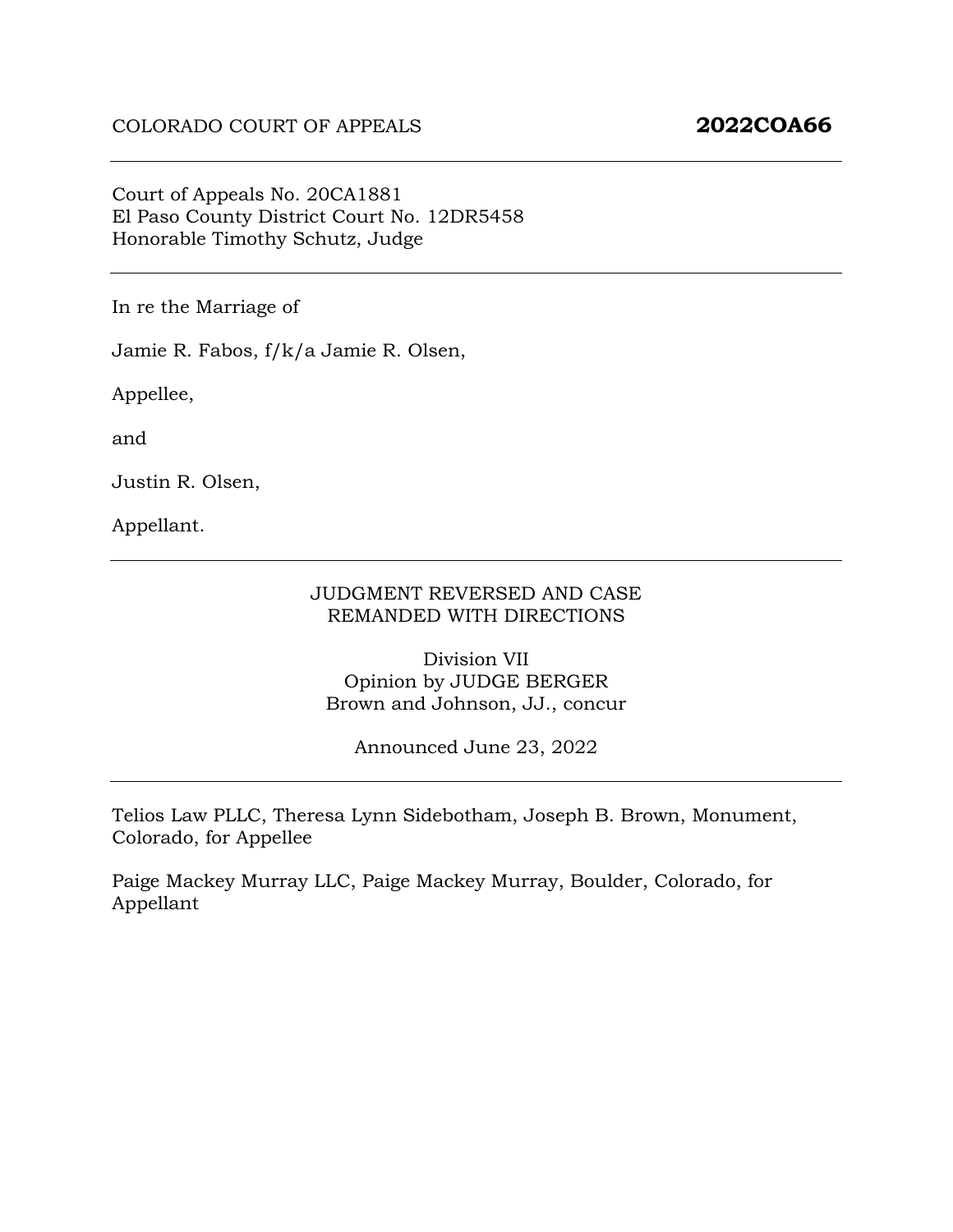¶ 1 Jamie R. Fabos (wife), formerly known as Jamie R. Olsen, and Justin R. Olsen (husband) continue to dispute the disposition of their cryogenically frozen pre-embryos after their divorce. This case is before us again on husband's appeal from the district court's judgment on remand after his first appeal, *In re Marriage of Fabos*, 2019 COA 80.

¶ 2 In this second appeal, we review the district court's award of the parties' pre-embryos to wife based on its application of the multi-factor balancing test from *In re Marriage of Rooks*, 2018 CO 85, as well as the remand instructions from *Fabos*. *Rooks* resolved a dispute between one spouse who wanted to implant pre-embryos to have children and the other spouse who wanted to destroy the pre-embryos to avoid becoming a genetic parent. *Id.* at ¶¶ 3, 14. The supreme court recognized that the parties' constitutionally based interests "in either achieving or avoiding genetic parenthood" formed the underpinnings of the analysis. *Id.* at ¶ 64. *Rooks*, however, did not address, as part of its balancing test, the issue of one party's desire to donate the pre-embryos versus the other party's desire to destroy them.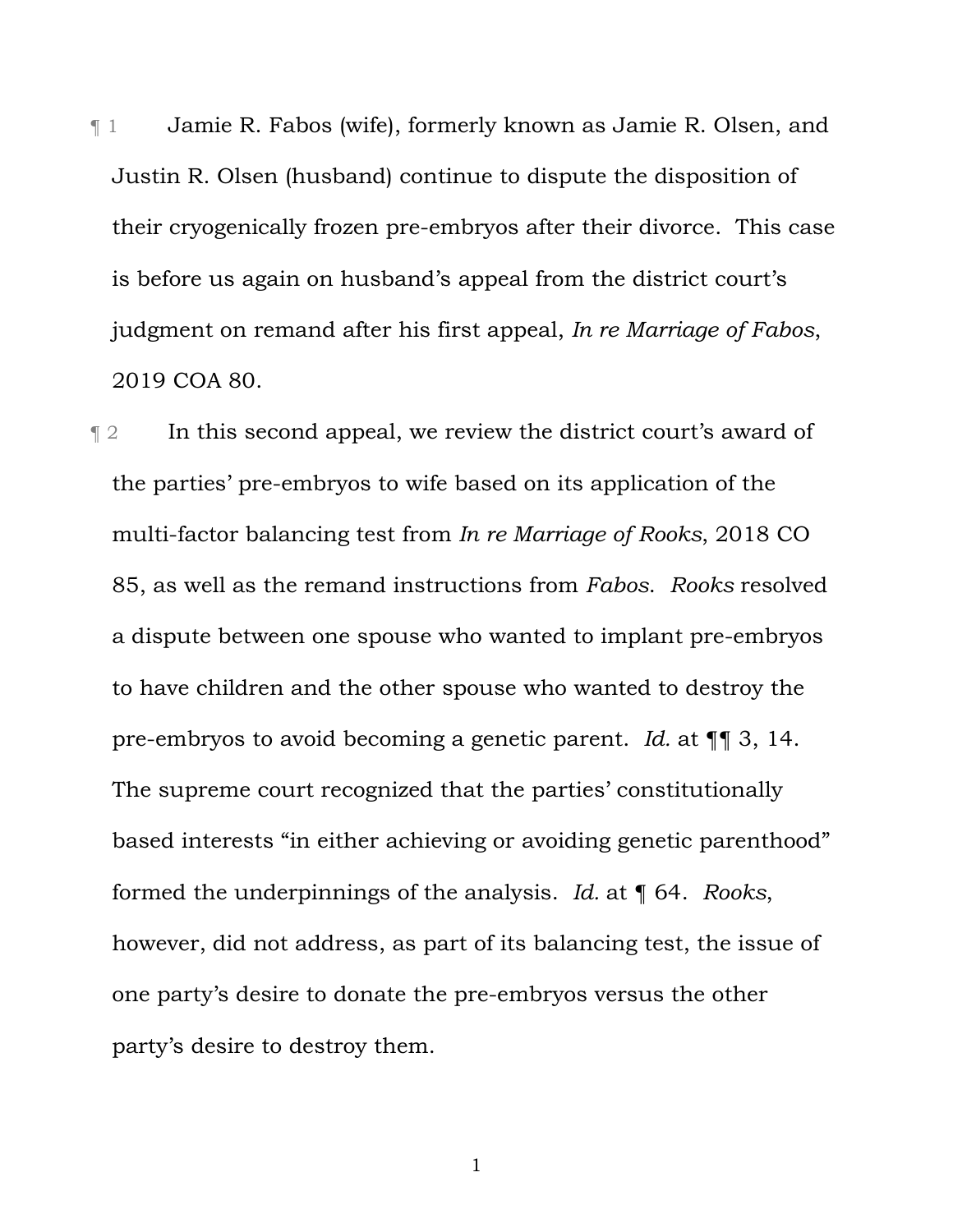**This case centers on a dispute between one spouse who wants** to donate the pre-embryos to another couple because of her religious belief that they are human lives and must be preserved and the other spouse who wants to destroy the pre-embryos to avoid procreation. Therefore, this case presents an issue not addressed by *Rooks*: how to account for one party's religious beliefs as part of the balancing test.

¶ 4 We greatly respect the district court's careful consideration of these extraordinarily difficult legal questions and its extensive order after remand. But, for the reasons explained below, we conclude that the district court erred by misapplying the *Rook*s factors and by failing to comply with the mandate from *Fabos*. We reverse the judgment, direct entry of judgment for husband, and remand the case solely for the entry of judgment and any collateral orders necessary to enforce that judgment.

 $\mathbf{I}$ . Relevant Facts and Procedural History ¶ 5 During their marriage, the parties wanted to have children but were unable to conceive naturally. They visited a fertility clinic for in vitro fertilization (IVF). Two of the resulting pre-embryos were implanted successfully, resulting in wife giving birth to the parties'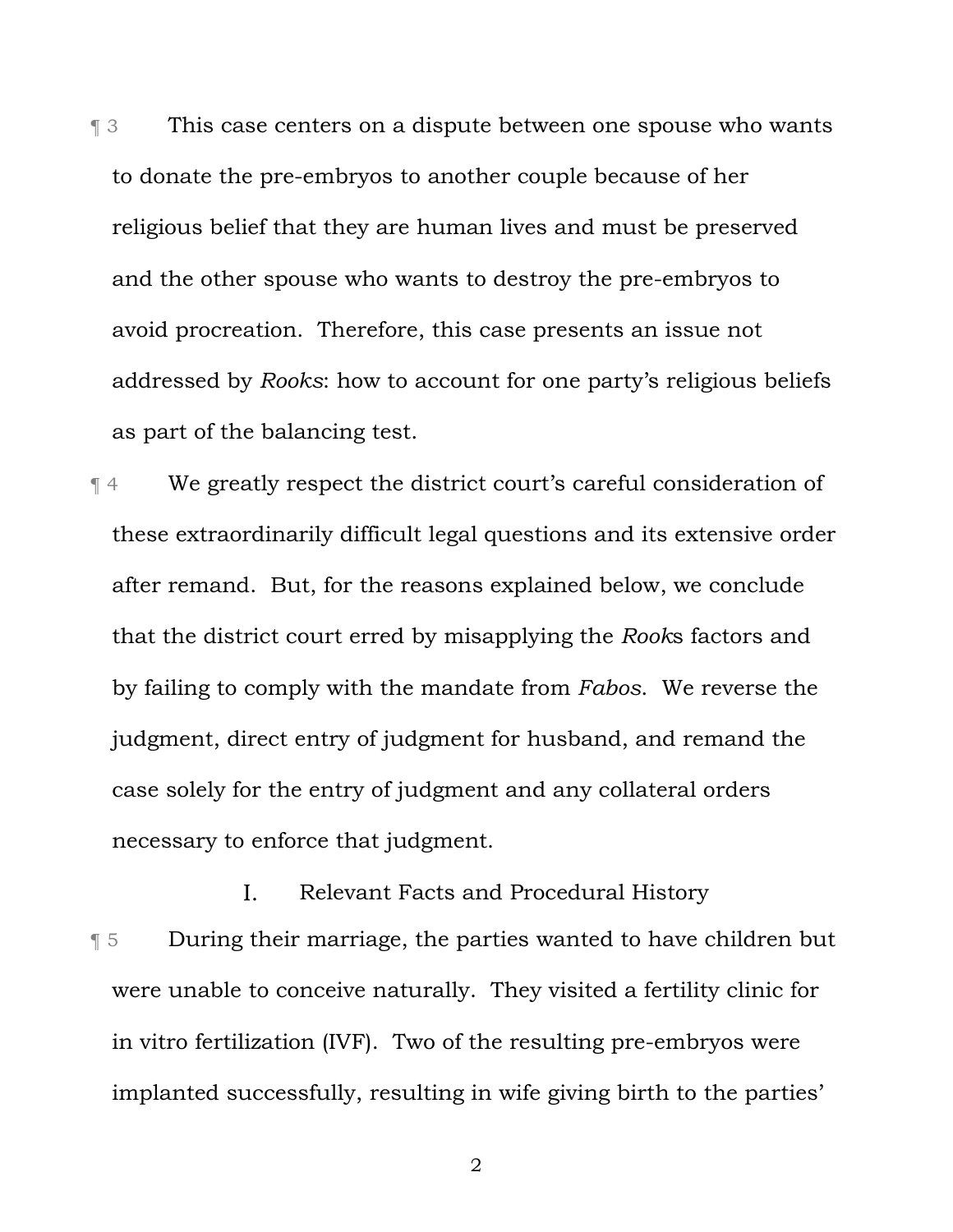twins in October 2011. Two additional pre-embryos were cryogenically frozen and placed in storage.

¶ 6 Before the parties underwent IVF, the fertility clinic presented them with a form agreement entitled "Informed Consent for Assisted Reproduction." The form agreement contained choices for the disposition of the pre-embryos in two scenarios  $-$  (1) on their mutual death or incapacity, and (2) when wife reaches age fifty-five. Those choices were:

- 1. thaw and discard the pre-embryos;
- 2. donate the pre-embryos for research; or
- 3. donate the pre-embryos to another couple.

For both scenarios, the parties each initialed the line next to the third option — to donate the pre-embryos to another couple.

¶ 7 The form agreement did not, however, contain an option regarding the disposition of the pre-embryos in the event of divorce. Instead, the form agreement provided that ownership of the preembryos on dissolution of marriage will be "as directed by court decree and/or settlement agreement." The parties signed the form agreement, without altering the form agreement's divorce provision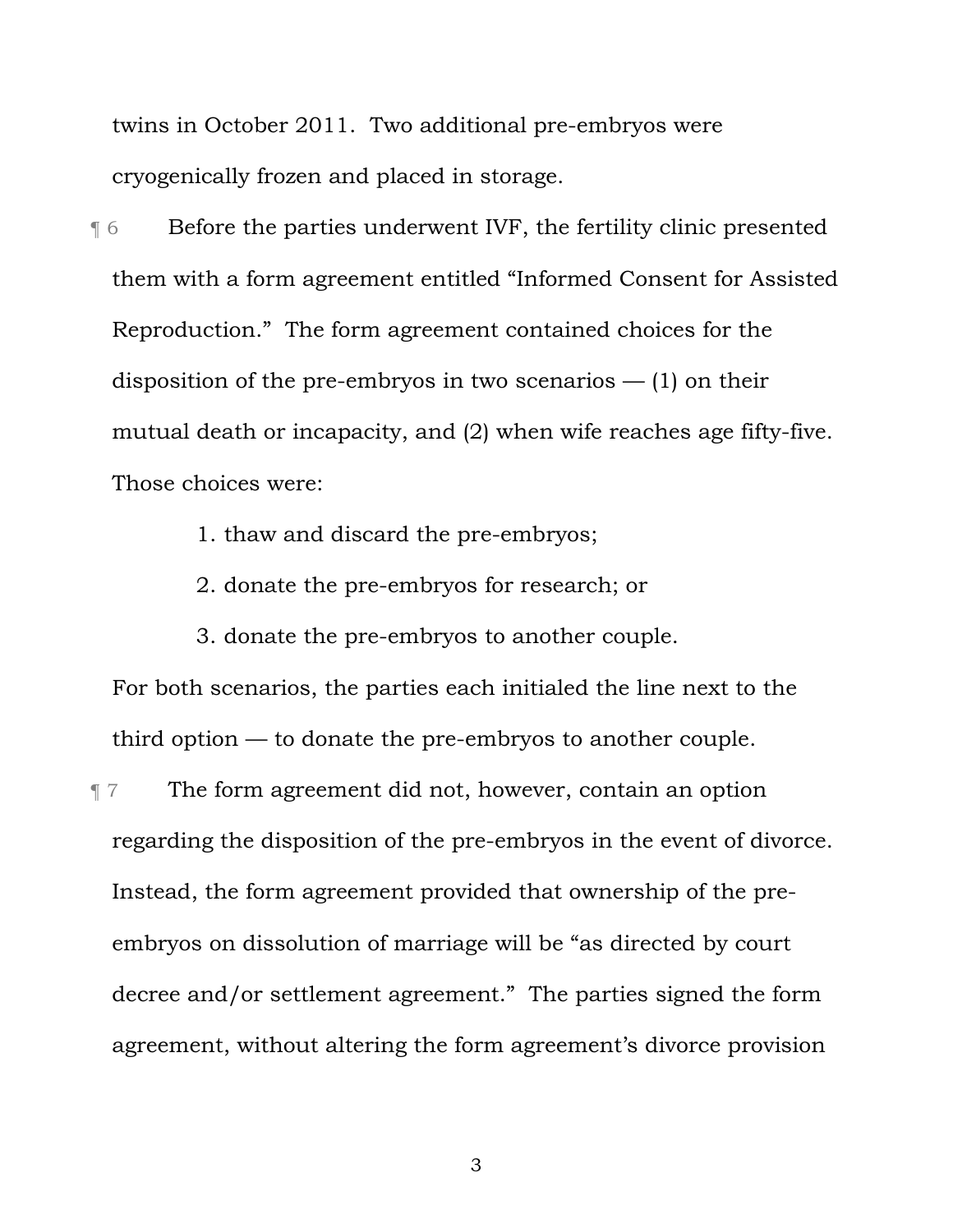or separately specifying in a different agreement the disposition of the pre-embryos in the event of divorce.

- ¶ 8 In December 2012, wife petitioned to dissolve the parties' marriage. The parties disagreed on the disposition of the stored pre-embryos. Wife wanted to donate them to another infertile couple, whereas husband wanted to thaw and discard them.
- ¶ 9 After an evidentiary hearing, the district court awarded the pre-embryos to wife for donation to another couple. Husband appealed. A division of this court in *Fabos* reversed and remanded for the district court to reconsider the case, applying the supreme court's balancing of interests framework from *Rooks*, ¶¶ 65-72, which had been announced after the entry of the district court's first judgment. *See Fabos*, ¶¶ 9, 16, 57.
- ¶ 10 The division further instructed the district court not to weight "wife's subjective belief that the pre-embryos should be protected as human life more heavily than husband's interest in not procreating using the pre-embryos." *Id.* at ¶ 57. And, critical to our disposition, the *Fabos* division held that "*ordinarily* a party not wanting to procreate should prevail when the other party wants to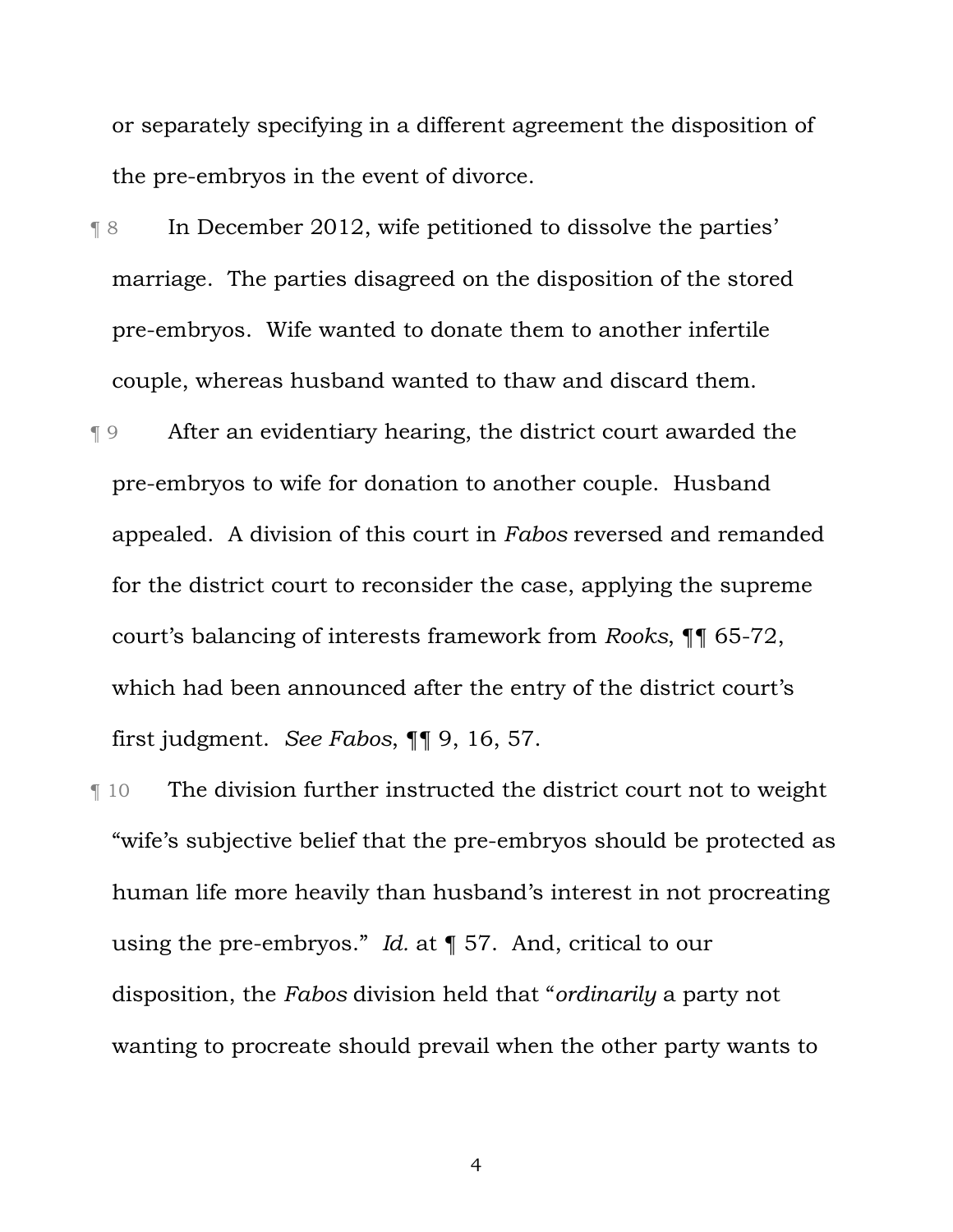donate the pre-embryos instead of using them to have a child of his or her own." *Id.* at ¶ 45 (emphasis in original).

- **Term 11** On remand, the district court held another evidentiary hearing. At the second hearing, wife claimed that her firmly held religious beliefs and corresponding constitutional right to freedom of religion under the First Amendment to the United States Constitution compelled a decision in her favor.
- ¶ 12 In a comprehensive order, the district court again awarded the pre-embryos to wife for donation to third parties.1 Husband again appealed. The district court stayed the judgment pending the issuance of the mandate of this court.

<sup>&</sup>lt;sup>1</sup> At the hearing on remand, wife presented an alternative intended use of the pre-embryos by saying that she would have them implanted if her interest in donating them was not strong enough to overcome husband's interest in avoiding procreation. However, the district court found that, given the acrimony between the parties since the dissolution of their marriage and the potential that more genetic children between the parties would result, wife's alternative use would not prevail in a balancing analysis against husband's interest. Accordingly, it ordered that wife could only donate the pre-embryos and not have them implanted. Wife did not crossappeal this part of the district court's judgment.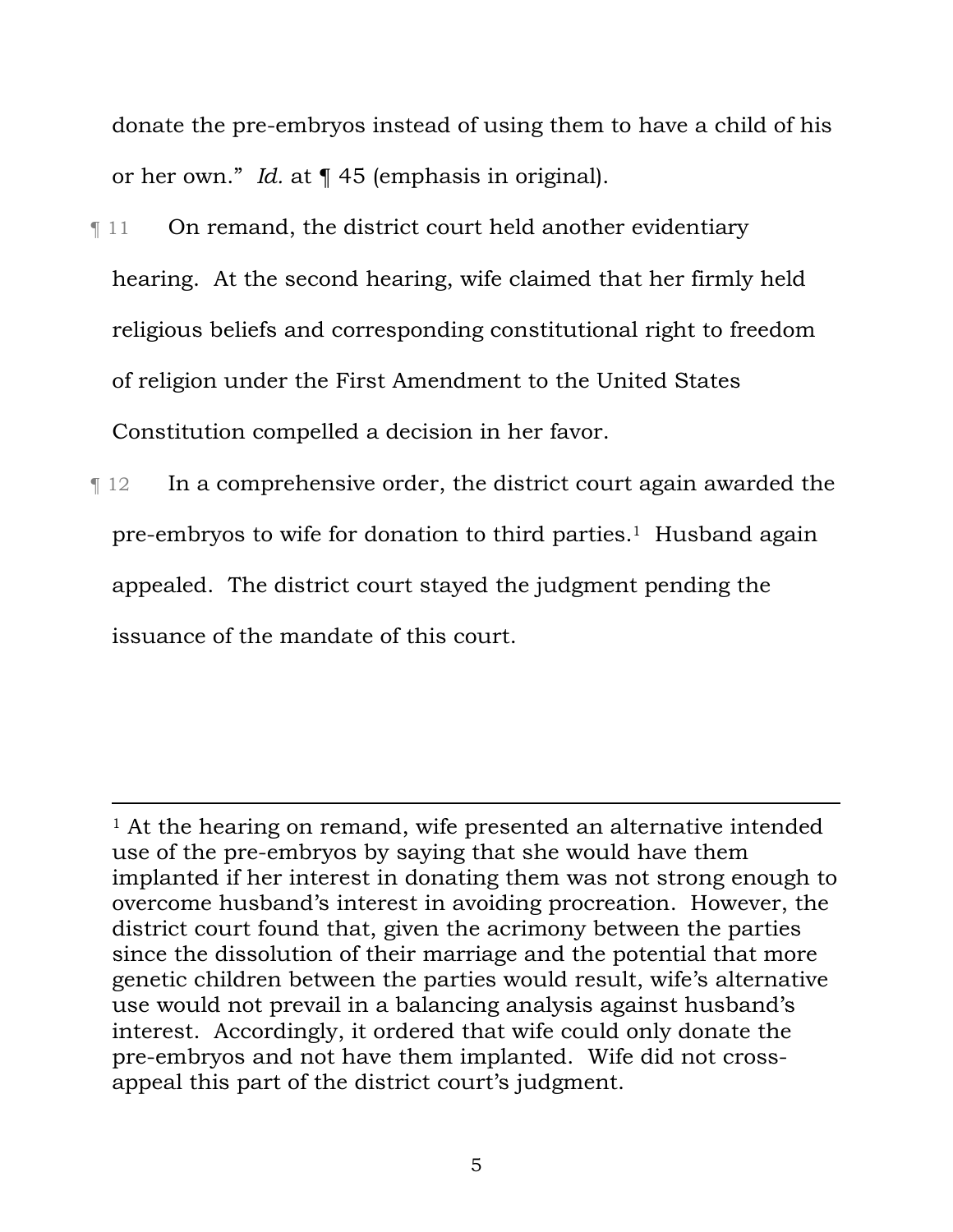$II.$ Disposition of the Parties' Stored Pre-Embryos ¶ 13 Husband contends that the district court erred by awarding the pre-embryos to wife based on the subjective importance of her religious belief that the pre-embryos are human lives. He argues that the court violated *Fabos* and *Rooks* by again weighting wife's religious beliefs more heavily than his interest in avoiding procreation.

¶ 14 We agree that the district court's judgment cannot stand. The court misapplied the *Rooks* factors and did not follow the mandate from *Fabos* to avoid "weighting wife's subjective belief that the preembryos should be protected as human life more heavily than husband's interest in not procreating using the pre-embryos." *Fabos*, ¶ 57. We conclude, as a matter of law based on a proper application of the *Rooks* factors and the *Fabos* mandate, that the present case is not one of the rare circumstances where a party wanting to donate the pre-embryos to third parties can prevail over the other party who opposes procreating with the pre-embryos. *See Rooks*, ¶ 32; *Fabos*, ¶¶ 34, 38, 45.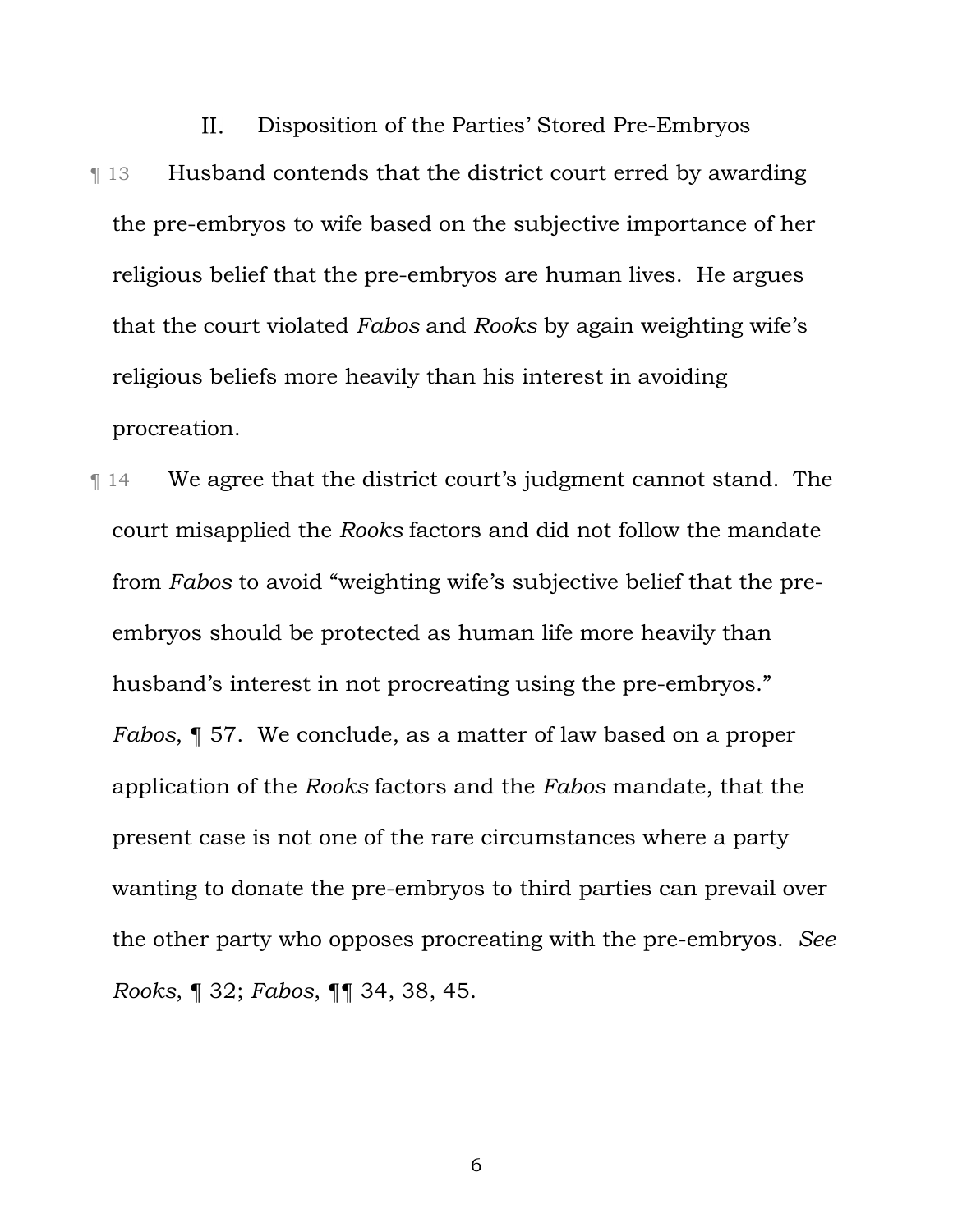#### A. Standard of Review

¶ 15 Whether a district court applied the correct legal standard is an issue we review de novo. *See LaFond v. Sweeney*, 2015 CO 3, ¶ 12. We also review de novo whether the district court complied with this court's mandate in *Fabos*. *See Thompson v. Catlin Ins. Co. (UK)*, 2018 CO 95, ¶ 20.

¶ 16 Because pre-embryos are marital property (albeit of a "special character," *Rooks*, ¶ 57) we apply an abuse of discretion standard to the court's award of the pre-embryos to one of the parties, *Fabos*, ¶ 21. A court abuses its discretion when its decision is manifestly arbitrary, unreasonable, or unfair, or when it misconstrues or misapplies the law. *In re Marriage of Evans*, 2021 COA 141, ¶ 25.

- B. Legal Standards
	- 1. *Rooks*

¶ 17 As noted, *Rooks* similarly involved a divorcing couple's dispute over the disposition of their cryogenically frozen pre-embryos when their IVF agreement did not specify the disposition of the preembryos on divorce but provided only that the dissolution court would decide the issue. *See Rooks*, ¶¶ 2-3, 13. Like the parties here, the couple in *Rooks* had successfully implanted some of their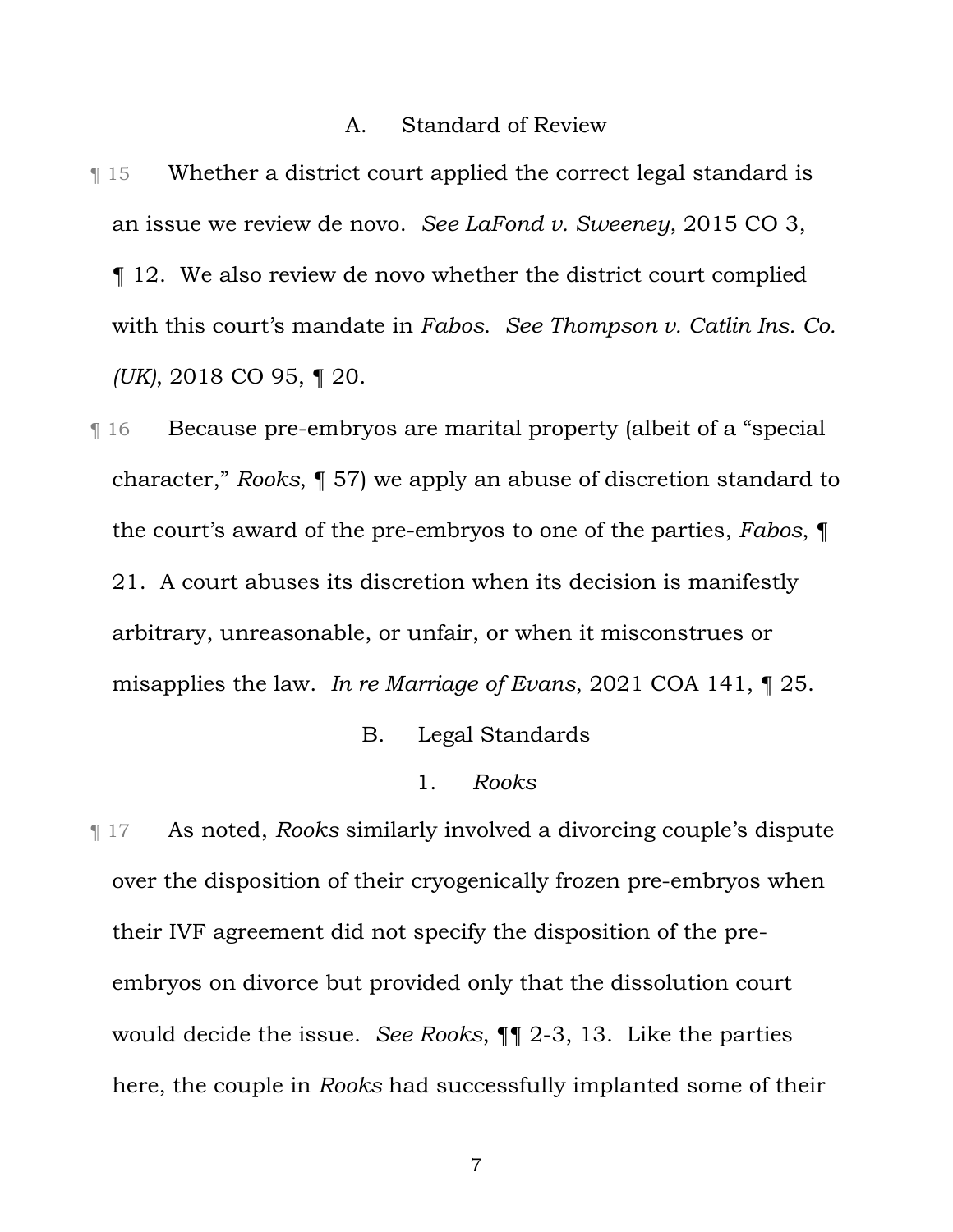pre-embryos, resulting in the births of their children, and they had frozen and stored the remaining pre-embryos. *Id.* at ¶¶ 3, 7, 12.

¶ 18 Because the parties' agreement in *Rooks* did not address the disposition of the pre-embryos on divorce, the district court in that case applied a balancing of the interests test and awarded the preembryos to the husband, who wanted to thaw and discard them, finding that, under the circumstances, his right "not to be forced to become a genetic parent" outweighed the wife's right to use the preembryos to have more children. *Id.* at  $\P\P$  18-22. The wife appealed, and a division of this court affirmed the district court's ruling. *Id.* at ¶¶ 23-30.

¶ 19 The supreme court granted certiorari review. After finding no controlling Colorado authority, it examined the various approaches courts in other states have taken to resolve disputes between divorcing spouses over the disposition of stored pre-embryos. *Id.* at ¶¶ 31-32, 40-48. It held that Colorado courts must resolve such disputes by first looking to any agreement between the parties concerning the disposition of the pre-embryos on divorce. *Id.* at ¶¶ 59-63. If the parties agreed to a disposition on divorce, that agreement must be enforced. *Id.* In the absence of an agreement,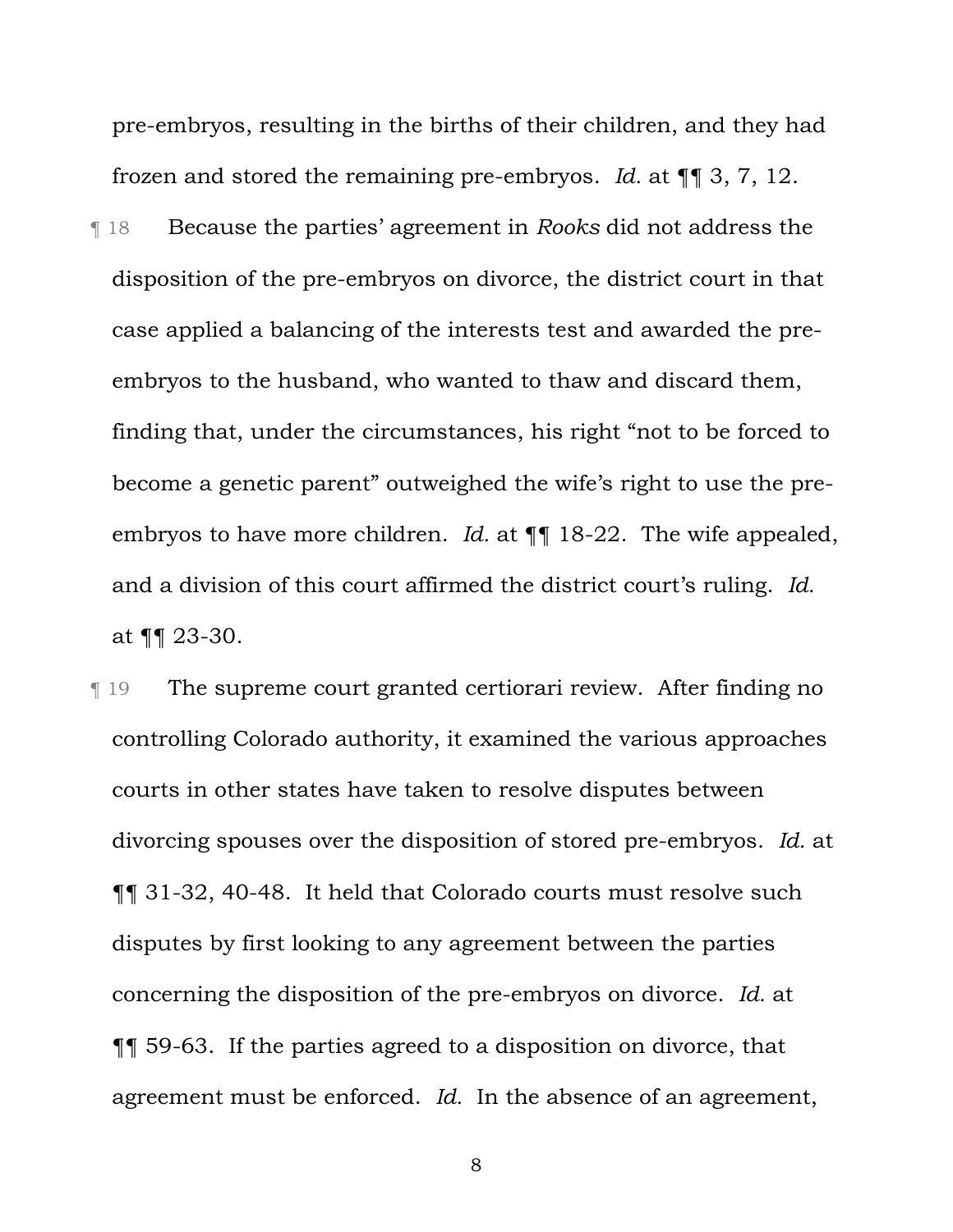however, courts "should balance the parties' respective interests and award the pre-embryos accordingly." *Id.* at ¶ 64; *see also id.* at ¶¶ 33-34. The supreme court provided the following "nonexhaustive list" of factors that courts should weigh in determining whose wishes concerning marital pre-embryos should prevail:

- 1. A court should consider "the intended use of the party seeking to preserve the disputed pre-embryos." *Id.* at ¶ 66. Important to our disposition of this case, the supreme court held that "[a] party who seeks to become a genetic parent through implantation of the pre-embryos . . . has a weightier interest than one who seeks to donate the preembryos to another couple." *Id.*
- 2. A court should consider the demonstrated physical ability or inability of the party seeking to implant the pre-embryos to have a genetic child through other means. *Id.* at ¶ 67.
- 3. Relatedly, a court should consider the parties' original reasons for pursuing IVF, which may favor preservation if, for example, they used IVF to preserve a spouse's ability to have a genetic child in the face of fertility-impairing medical treatment. *Id.* at ¶ 68.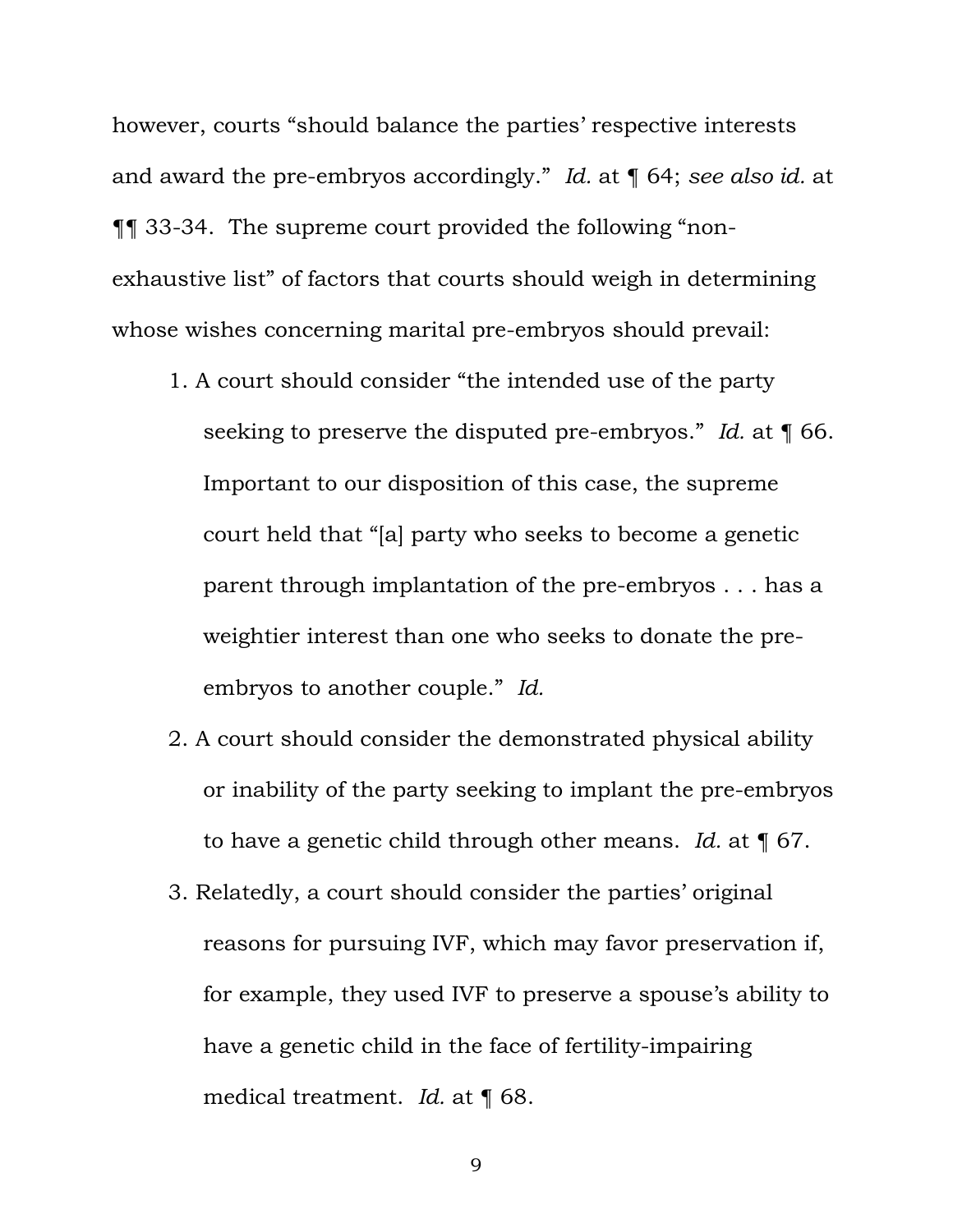- 4. A court should consider the hardship to the party seeking to avoid becoming a genetic parent, including emotional, financial, or logistical considerations. *Id.* at ¶ 69.
- 5. A court should consider either party's demonstrated bad faith or attempt to use the pre-embryos as unfair leverage in the divorce proceedings. *Id.* at ¶ 70.
- 6. Finally, other factors "may be relevant on a case-by-case basis." *Id.* at ¶ 71.
- ¶ 20 *Rooks* also identified certain factors that a court can never consider when balancing the parties' interests relative to the disposition of their pre-embryos. *See id.* at ¶¶ 65, 71, 73. Specifically, a court may not consider whether a party seeking to become a genetic parent using the pre-embryos can afford to have another child, the number of either party's existing children as the sole factor in the analysis, or that a party could adopt a child instead of having a genetic child using the pre-embryos. *Id.* at ¶ 71.
- ¶ 21 The *Rooks* court stated that its balancing framework "recognizes that both spouses have equally valid, constitutionally based interests in procreational autonomy." *Id.* at ¶ 72. The supreme court also characterized the parties' interests in either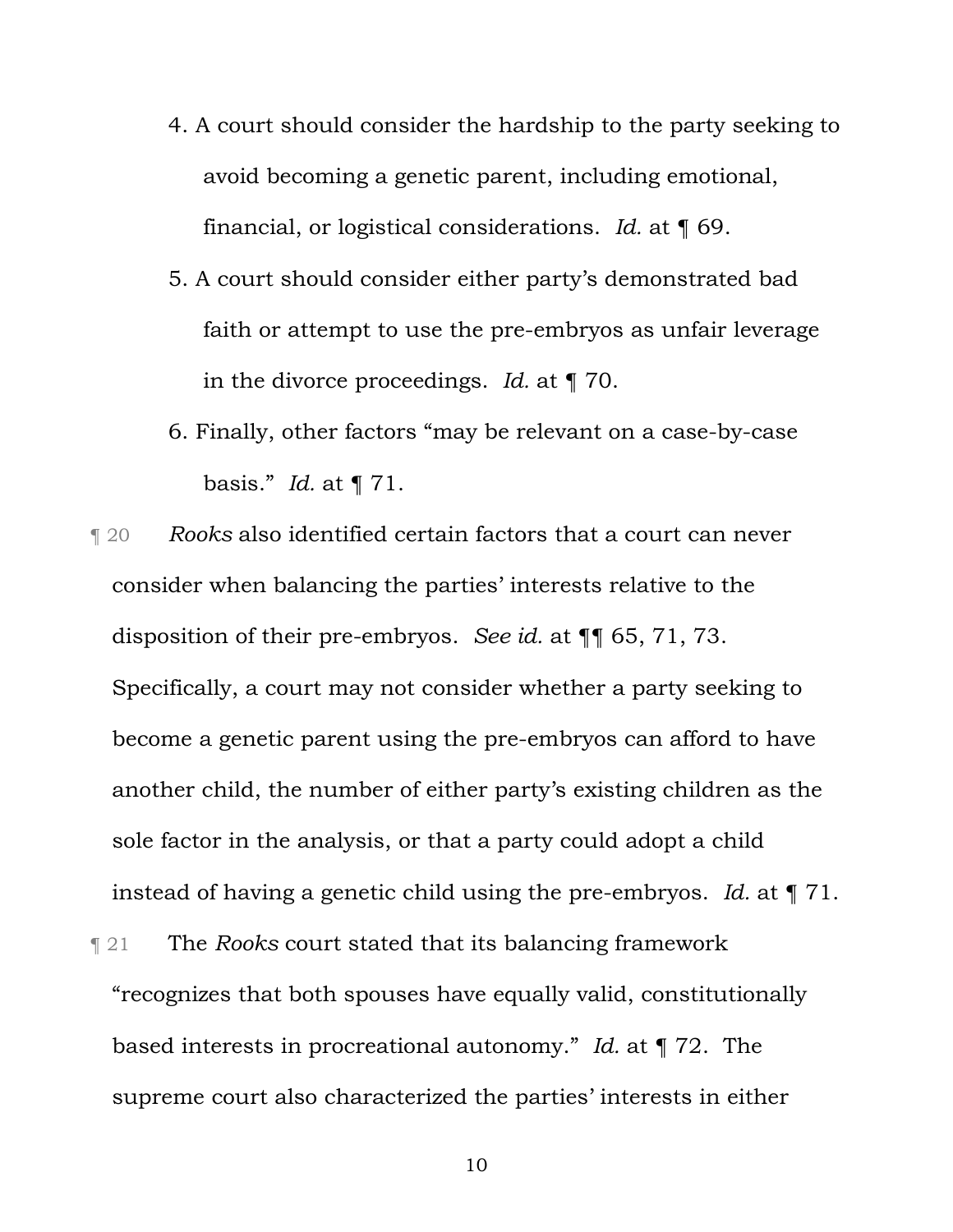achieving procreation or avoiding procreation as "equivalently important, yet competing." *Id.* at ¶ 74.

### 2. *Fabos*

¶ 22 In reversing the district court's first award of the pre-embryos to wife, the *Fabos* division instructed the court to apply the *Rooks* balancing of interests test on remand. *Fabos*, ¶¶ 16, 57. The division concluded that the district court erred by crediting wife's belief that the pre-embryos are human lives and her desire to donate them for "a productive purpose" as "innately and unavoidably superior" to husband's desire to avoid procreation. *Id.*  at ¶ 53. By doing so, the district court "tilted the scale" in favor of wife based on a factor the *Rooks* court didn't recognize — the relative strength or sincerity of the parties' respective personal or moral convictions. According to the *Fabos* division, the district court's additional factor "does not advance the [*Rooks*] court's charge of giving primacy to one of 'the equivalently important, yet competing, right to procreate and right to avoid procreation'"; is "contrary to established law" that pre-embryos are not persons under Colorado law; and is inconsistent with the fact that a party who wants to donate has a *less* weighty interest than a party who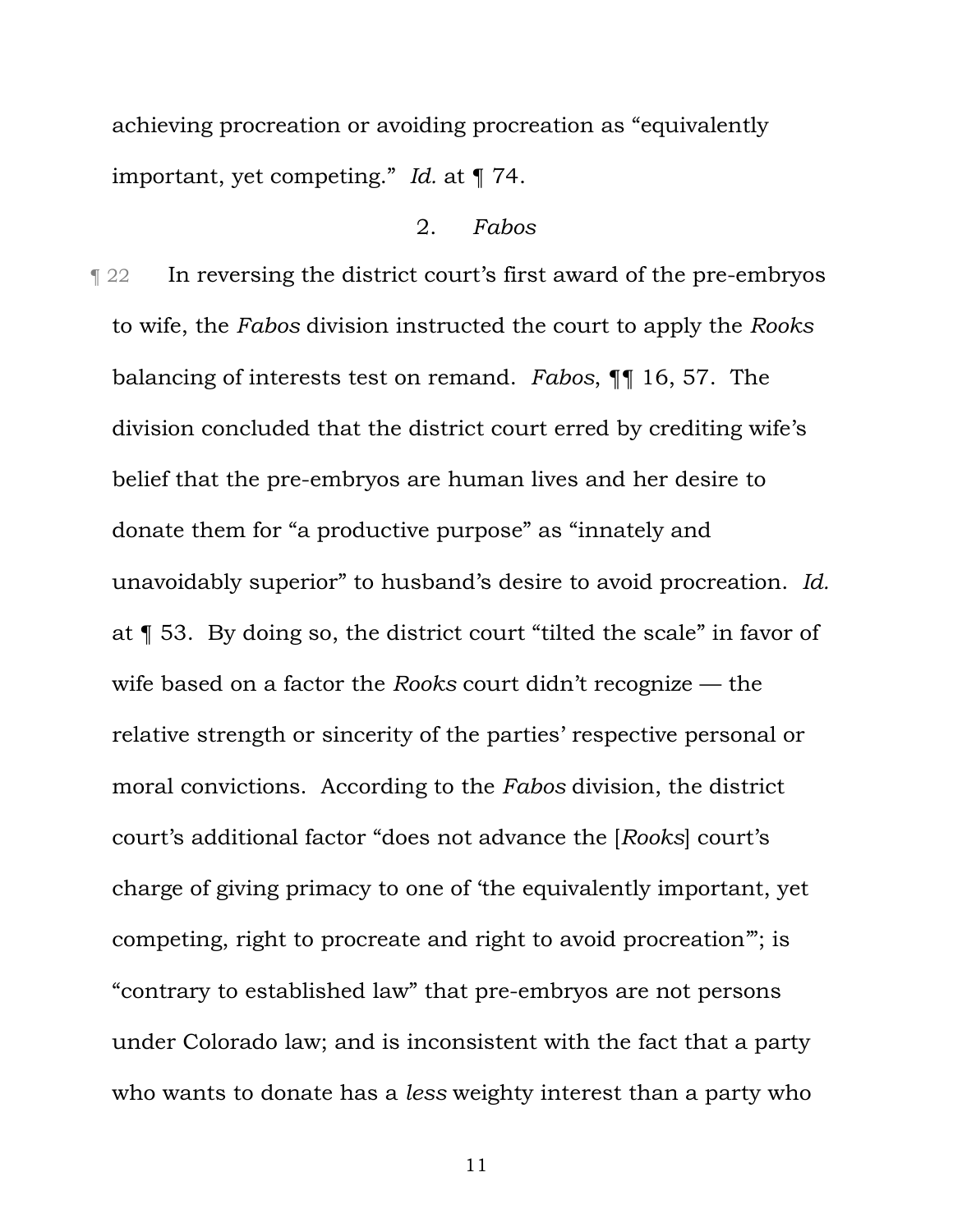wants to have children using the pre-embryos. *Id.* at ¶¶ 51-55 (quoting *Rooks*, ¶ 74); *see also Rooks*, ¶¶ 56, 66.

¶ 23 Although the *Rooks* factors are not exhaustive and the record supported the district court's finding that wife sincerely and passionately believed that the pre-embryos are human lives, the division concluded that the district court erred by elevating wife's personal moral beliefs over husband's constitutional right to avoid procreation. *Fabos*, ¶¶ 54-55. The division declined to adopt a "bright line" rule that, because wife wants to donate the preembryos rather than implant them to have children, she cannot prevail under any circumstance over husband's interest in avoiding procreation. *See id.* at ¶¶ 35-40. Echoing language in *Rooks*, the division further held, however, that "*ordinarily* a party not wanting to procreate should prevail when the other party wants to donate the pre-embryos instead of using them to have a child of his or her own." *Id.* at ¶ 45 (emphasis in original); *see id.* at ¶¶ 34, 38.2

<sup>2</sup> *In re Marriage of Rooks* referred to this language in a section of its opinion surveying how other jurisdictions have resolved these questions, not in its holding. 2018 CO 85, ¶ 32. But the supreme court relied on *Davis v. Davis*, 842 S.W.2d 588 (Tenn. 1992), in articulating the *Rooks* factors, specifically citing *Davis* for the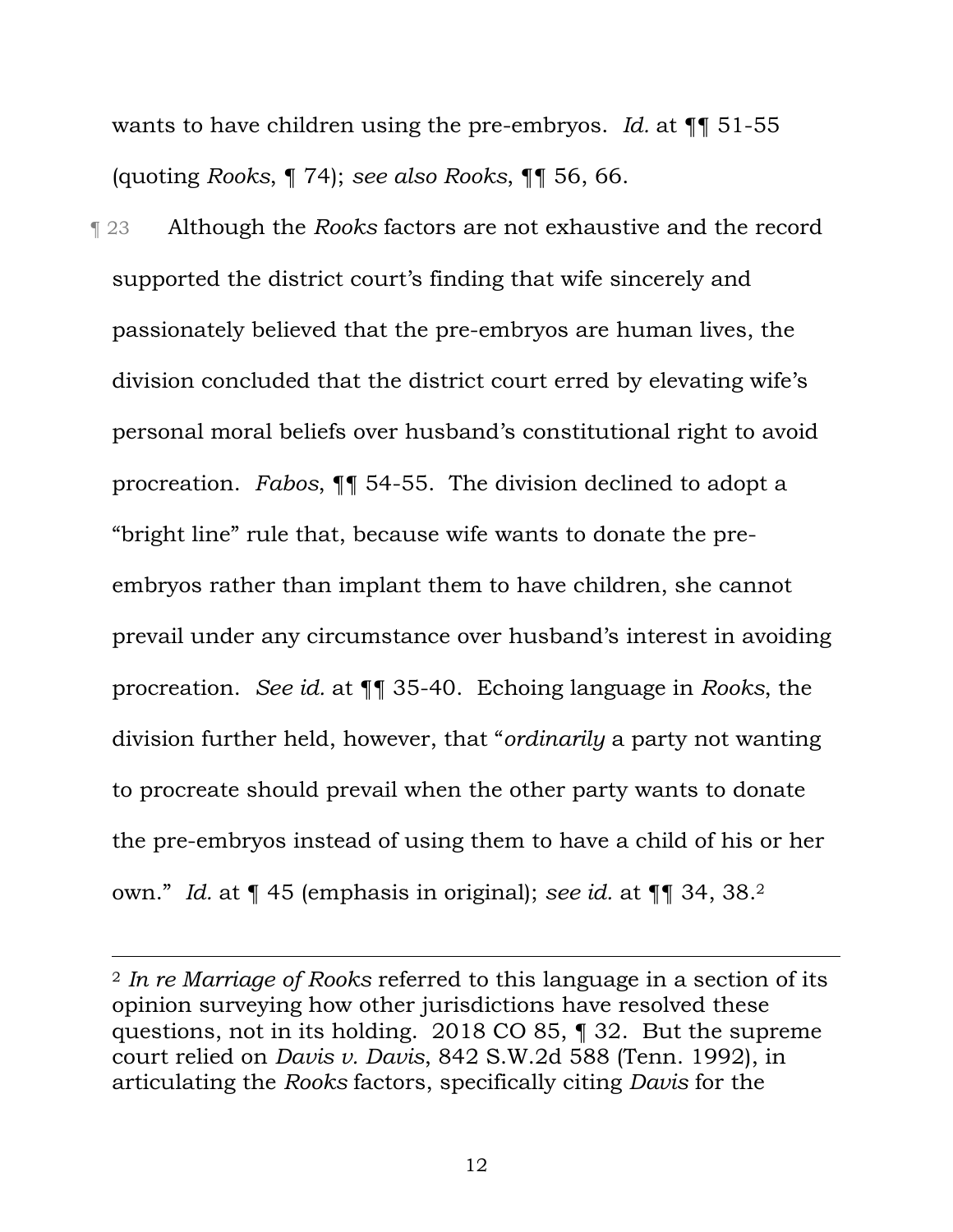- ¶ 24 On remand, *Fabos* instructed the district court to
	- rebalance the parties' interests in accord with *Rooks*;
	- do so "without weighting wife's subjective belief that the pre-embryos should be protected as human life more heavily than husband's interest in not procreating using the pre-embryos"; and
	- allow the parties an opportunity to present additional evidence and argument.

*Id.* at ¶ 57.

C. The Judgment on Remand

**This brings us to the proceedings and judgment on remand, in** which the district court addressed the *Rooks* factors as follows:

1. *Intended Use by the Party Wanting to Preserve the Pre-*

*Embryos*. The court weighted wife's interest under this

proposition that a "party who seeks to become a genetic parent through implantation of the pre-embryos, for example, has a weightier interest than one who seeks to donate the pre-embryos to another couple." *Rooks*, ¶¶ 66, 69. Consistent with *Rooks*, *Fabos*  extended Colorado's reliance on *Davis* for the proposition that "*ordinarily* a party not wanting to procreate should prevail when the other party wants to donate the pre-embryos instead of using them to have a child of his or her own." *In re Marriage of Fabos*, 2019 COA 80, ¶ 45 (emphasis in original).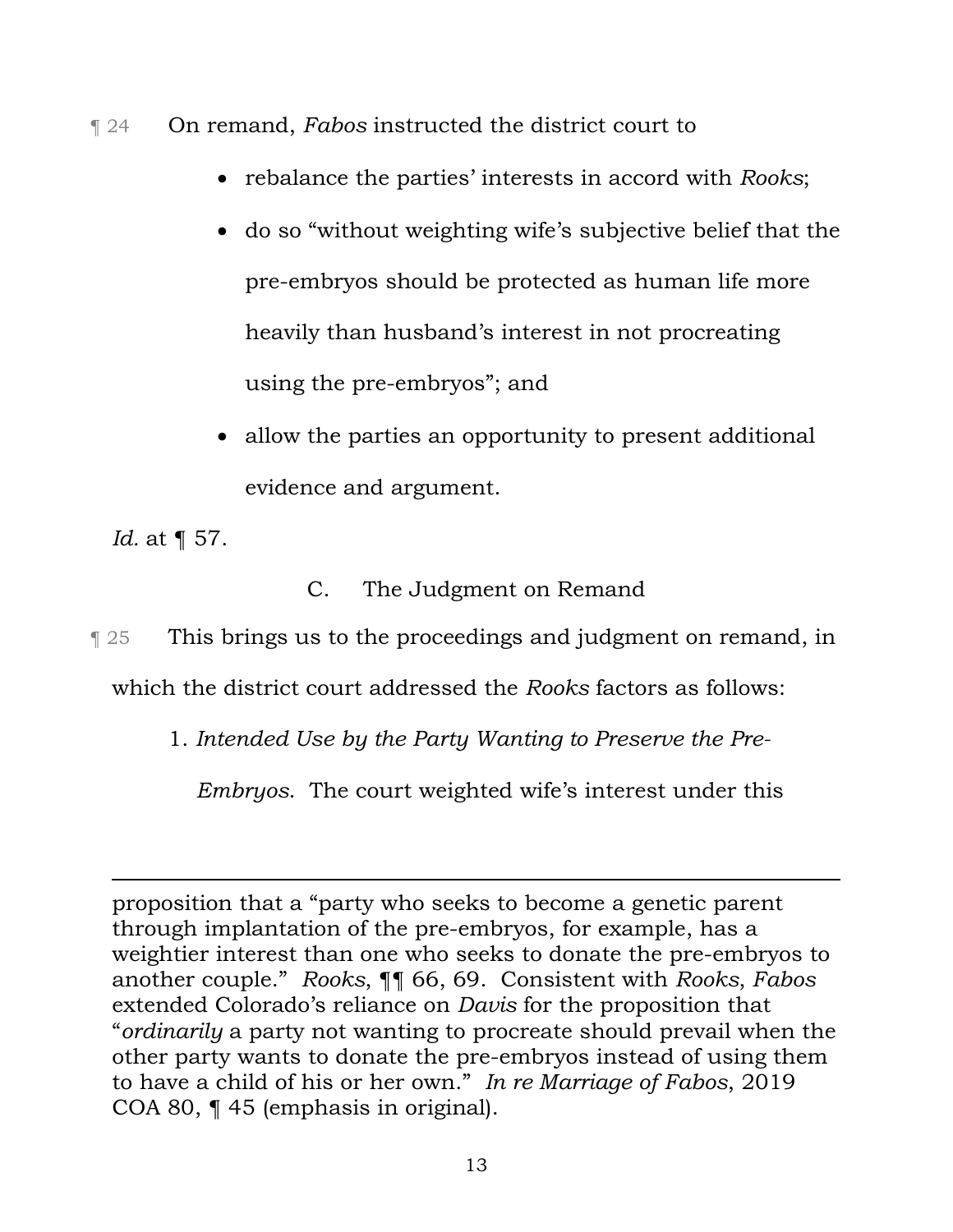factor as "substantial." The court acknowledged that "[o]n an objective scale," a party's interest in wanting to have a child using the pre-embryos is entitled to greater weight than a party's interest in donating the pre-embryos to a third party. But it did not accord wife's interest in donation *less* weight than if she wanted to have the pre-embryos implanted. Instead, based on the "subjective importance" of wife's "bona fide, long-standing, and sincere" religious beliefs and her "deeply rooted conviction that pre-embryos are human life," it weighted her interest in donating the preembryos the same as if she wanted to implant them.

- 2. *Ability or Inability to Become a Genetic Parent Otherwise*. The court weighted this factor slightly in wife's favor, even though the parties had already had genetic children using the pre-embryos and wife's primary interest was to donate the pre-embryos, not to have more children herself.
- 3. *Reasons for Undertaking IVF*. The court found this factor to be neutral, noting that the parties had participated in IVF to have a genetic child, they had achieved that goal, and their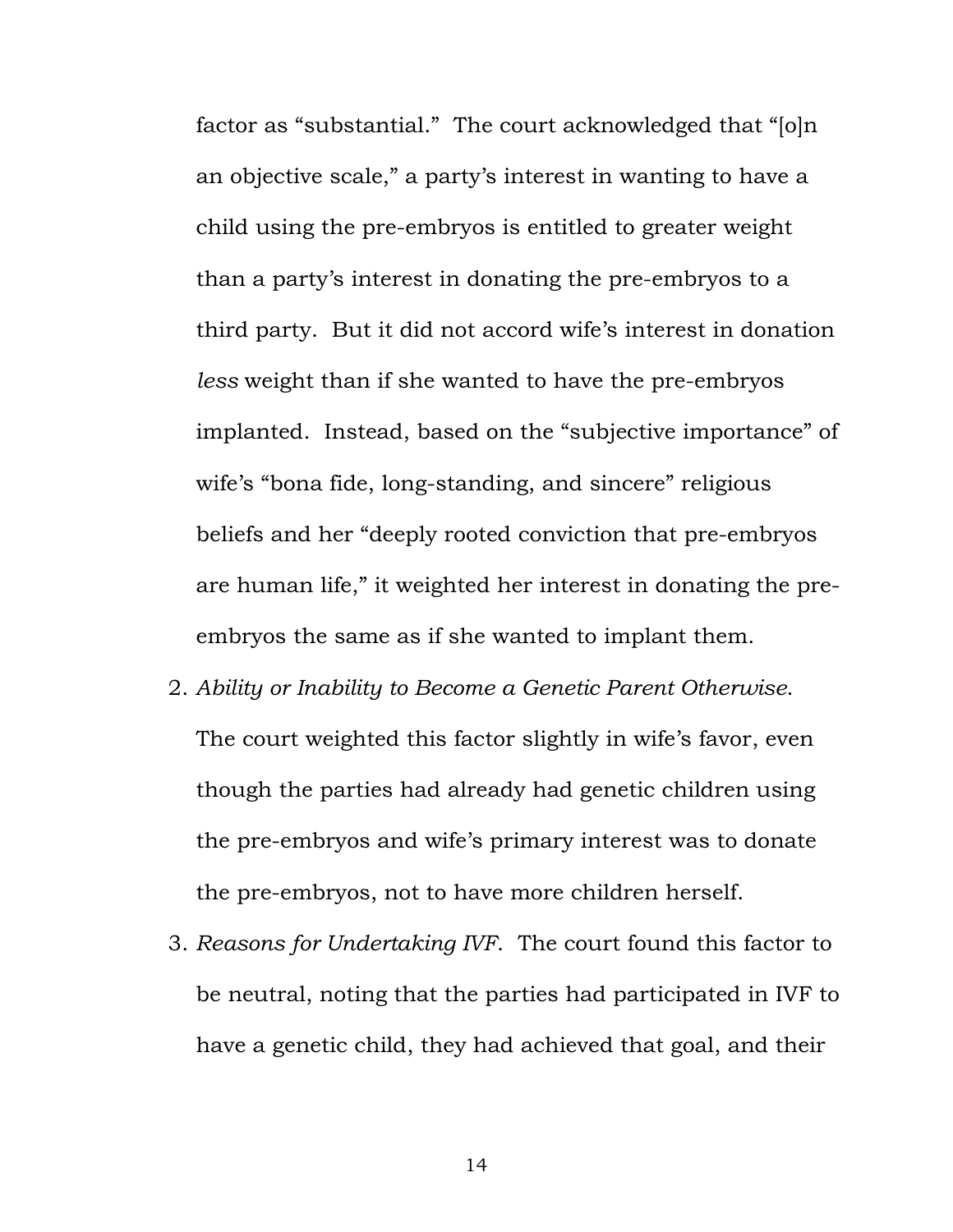current interests were no longer consistent with their original reason for undergoing IVF.

4. *Emotional, Financial, or Logistical Hardship for the Party Seeking to Avoid Becoming a Genetic Parent*. The court found that the emotional burden on husband would be "significant" if wife were permitted to preserve the preembryos and donate them to another couple to have a child. The court said it was persuaded that husband's concern about not being a part of a child's life if that child was created with his genetic material was "an essential part of how [husband] views himself," "sincere," and "grounded in his life experiences." The court found that husband's characterization of this value was "somewhat overstated" based on the IVF agreement to donate the pre-embryos in other scenarios — on the parties' mutual death or incapacity and when wife reaches age fifty-five. It viewed the IVF agreement as the parties' "prior balancing" of their respective values in favor of wife. Still, the court concluded that "the emotional, financial, and intangible burdens on" husband if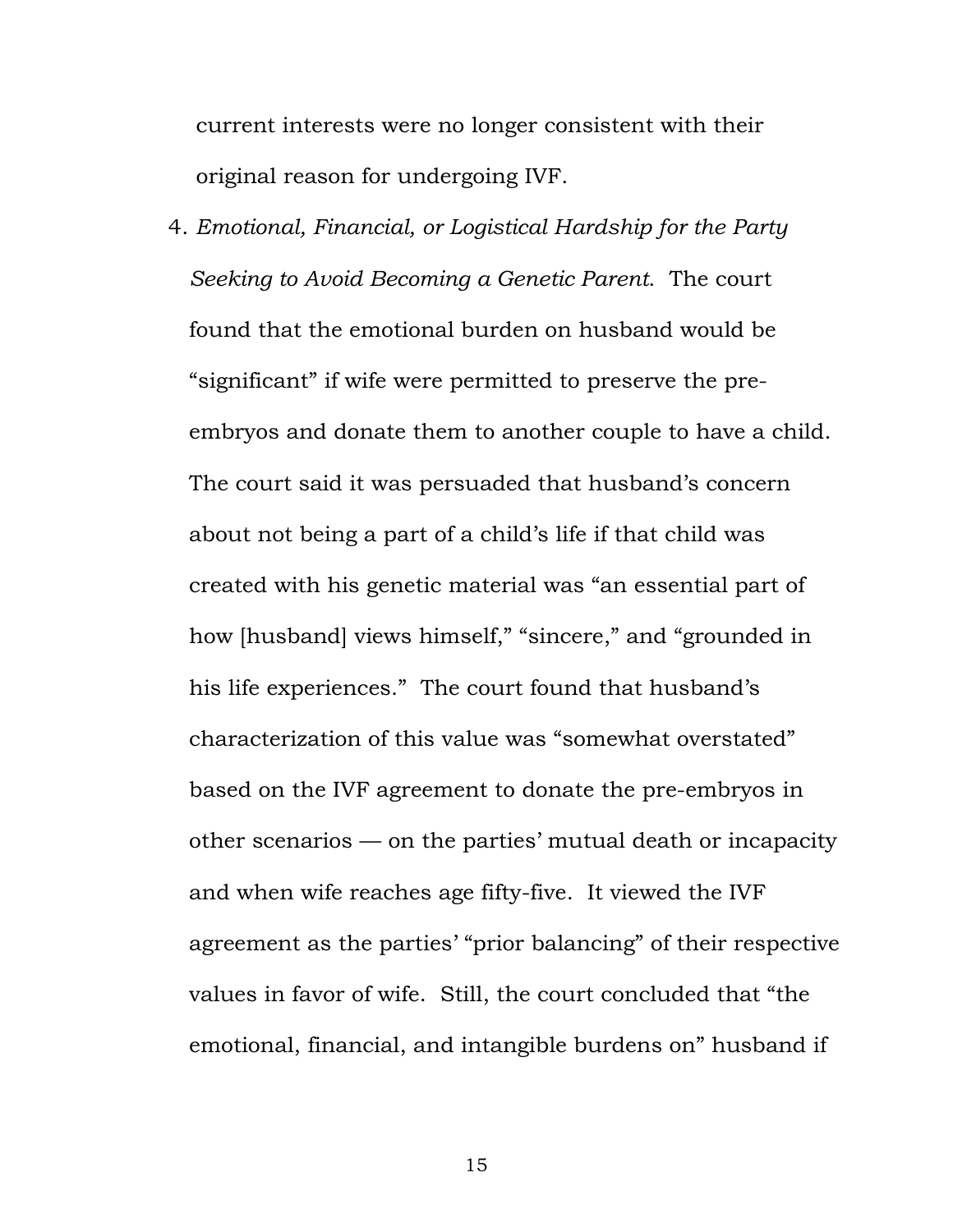wife were permitted to donate the pre-embryos "would be significant."

- 5. *Bad Faith*. The court found that neither party acted in bad faith, and therefore this factor did not weigh in favor of either party.
- 6. *Other Considerations*. The court weighted this "catch-all" factor in wife's favor. It considered the parties' agreement to donate the pre-embryos in other scenarios and its assessments of the parties' credibility and the subjective importance of their constitutionally based beliefs to each of them. It found that wife's belief that the pre-embryos are human lives was "bona fide, passionate, [and] antedate[s] this dispute," whereas husband failed to articulate a basis for changing his mind concerning the parties' previous decision to prioritize wife's beliefs by agreeing to donate the pre-embryos in other scenarios.
- $\parallel$  26 In conclusion, the court stated that both parties' interests wife's interest in preserving the pre-embryos and husband's interest in discarding them — were grounded in rights guaranteed by the Constitution. But it concluded that wife's interest in donating the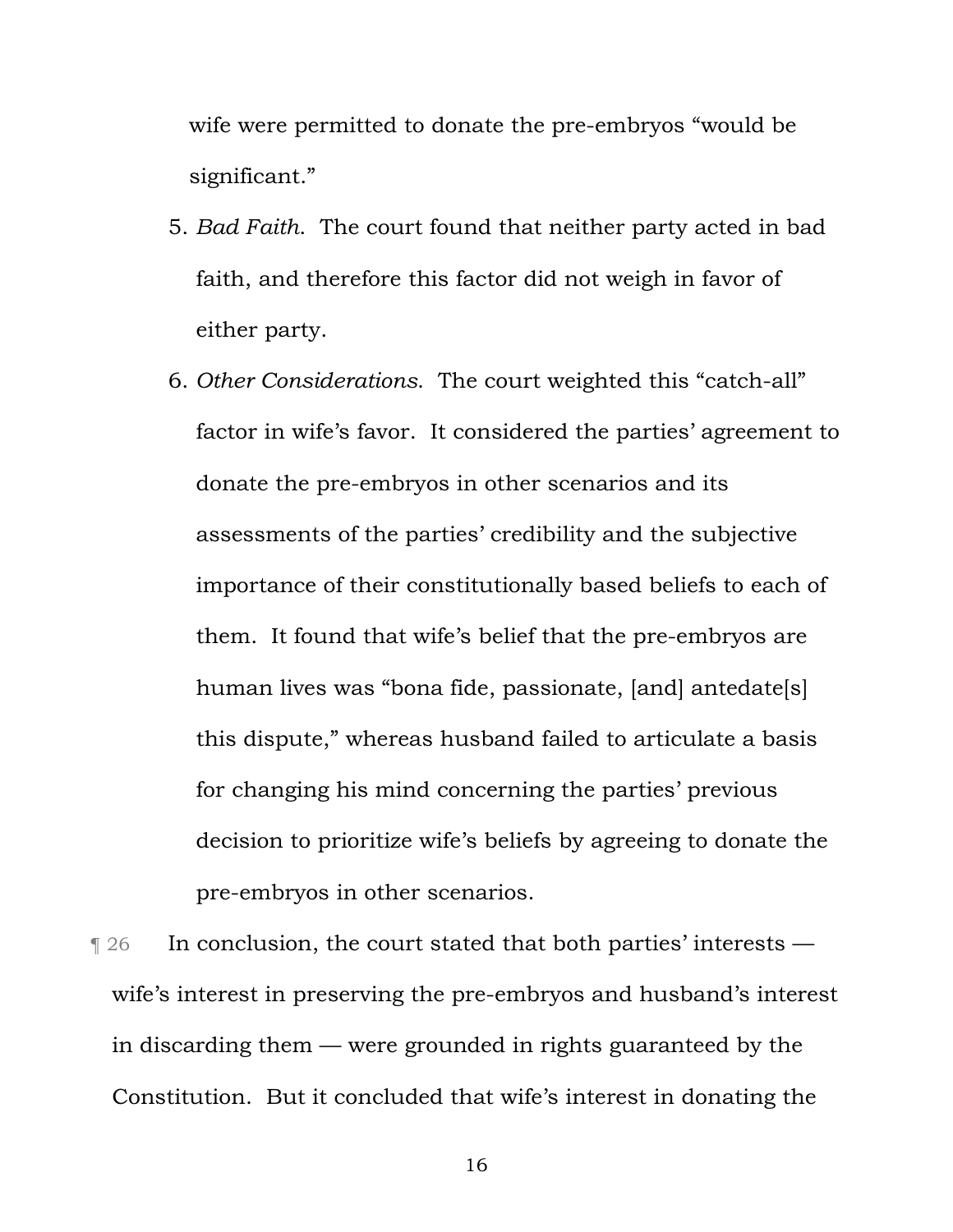pre-embryos was weightier than husband's interest in avoiding procreation. Therefore, it awarded the pre-embryos to wife to donate to another couple.

D. The District Court Misapplied the *Rooks* Factors and Failed to Comply with the *Fabos* Mandate

1. The District Court Misapplied *Rooks* by Considering Wife's Religious Beliefs as Part of the First Factor

¶ 27 The district court erred by considering wife's religious belief that the pre-embryos are human lives when weighting the first *Rooks* factor — the intended use of the party seeking to preserve the disputed pre-embryos.

¶ 28 It is undisputed that wife's primary intended use of the preembryos is to donate them to another infertile couple. The court first acknowledged that, "[o]n an objective scale," a party's desire to implant pre-embryos to bear children is entitled to greater weight than a party's desire to donate them. *See Rooks*, ¶ 66. But it noted that wife's desire to preserve the pre-embryos "is based upon her deeply rooted conviction that pre-embryos are human life," which is "grounded in [her] sincerely held religious beliefs." It then acknowledged that *Fabos* instructed it not to give this factor greater or dispositive weight solely because it is based upon wife's religious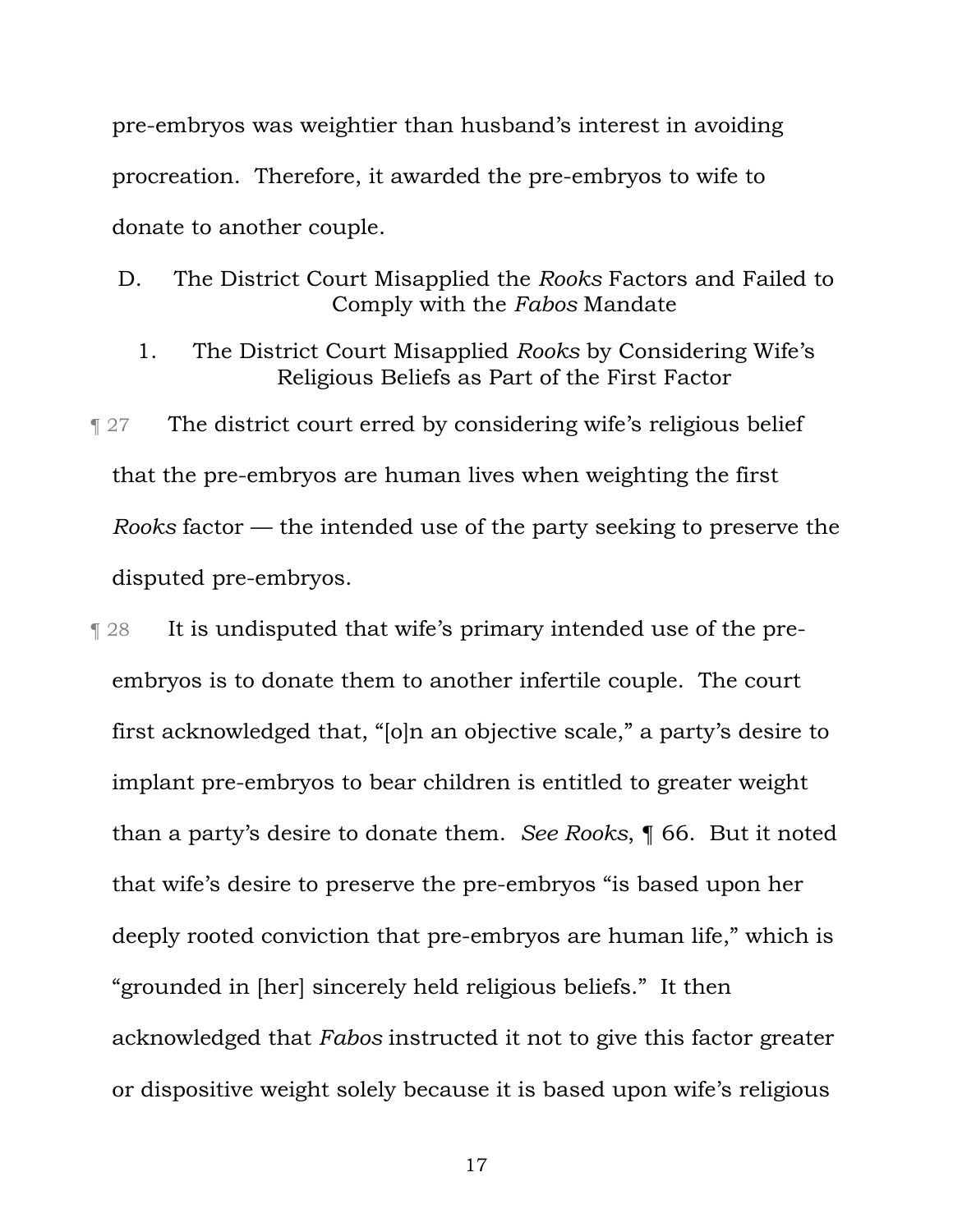views. *See Fabos*, ¶ 53. Nonetheless, the court refused to "ignore[] or discount[]" the subjective importance of this factor to wife "simply because it is bound up with her religious beliefs." Because of the sincerity of wife's religious belief that the pre-embryos are human life, the court weighted her intent to donate the pre-embryos the same as if she desired to implant them. And it weighted this factor substantially in wife's favor.

¶ 29 The district court's application of this first *Rooks* factor was erroneous in two ways. First, contrary to *Rooks*, the court weighted wife's desire to donate the pre-embryos as equivalent to a desire to implant them to become a genetic parent. *See Rooks*, ¶ 66.The supreme court made clear that "[a] party who seeks to become a genetic parent through implantation of the pre-embryos, for example, has a weightier interest than one who seeks to donate the pre-embryos to another couple." *Id.*

¶ 30 Second, contrary to *Fabos*, the court again considered wife's subjective beliefs regarding the morality of preserving the preembryos. *See Fabos*, ¶ 52.The first *Rooks* factor simply asks what the party seeking to preserve the pre-embryos intends to do with them. *Rooks*, ¶ 66. Does that party seek to implant the pre-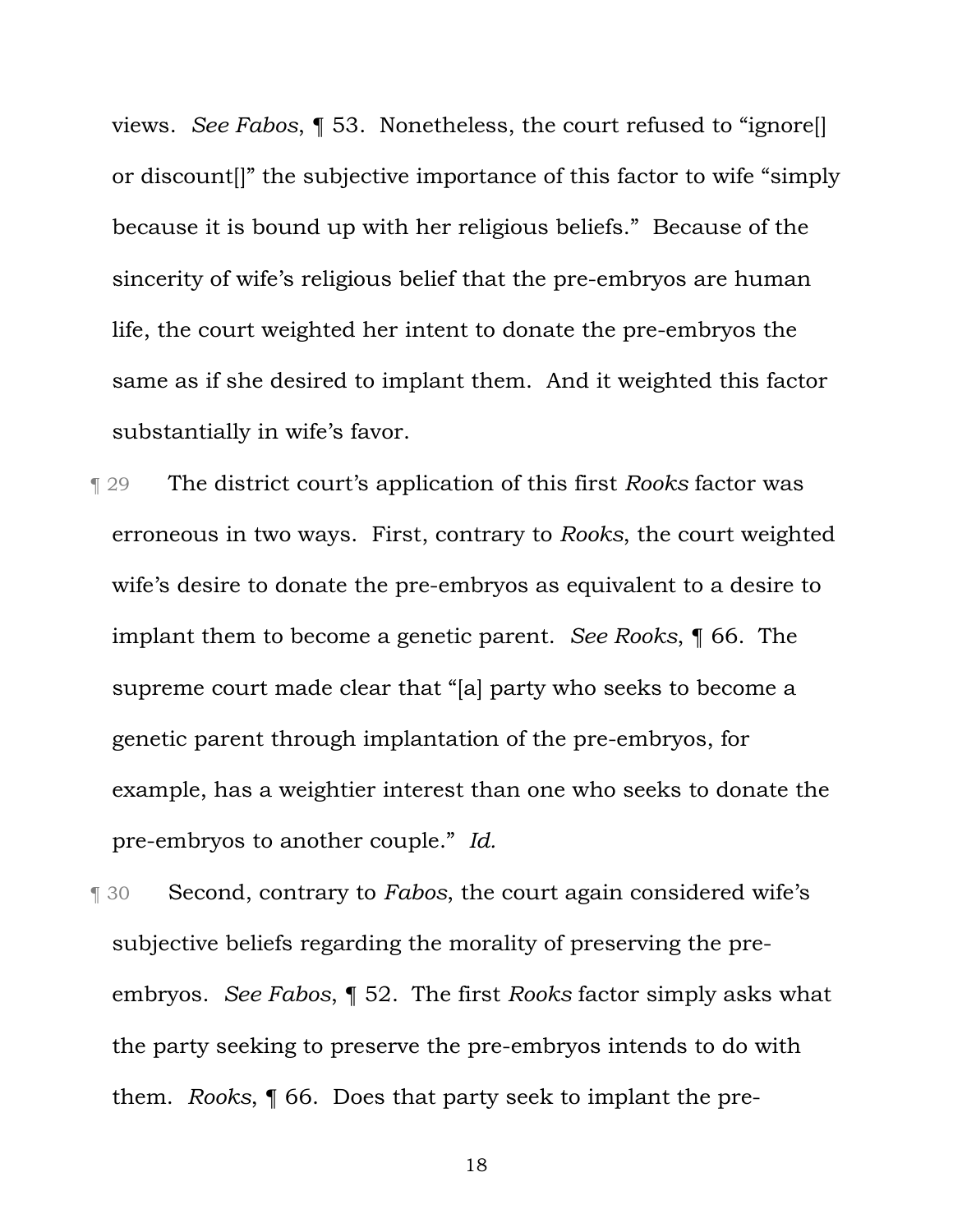embryos to achieve genetic parenthood or does that party seek to

donate them? The first factor is not concerned with *why* the party

prefers to preserve the pre-embryos over discarding them.

¶ 31 When reviewing how the district court evaluated wife's interest

in donating the pre-embryos in its original, pre-remand order, the

*Fabos* division explained that

the district court identified what appears to be a corollary factor that turned on the "the parties' personal views of the morality of discarding fertilized embryos" and weighted that factor heavily in favor of wife. Nothing in [*Rooks*] suggests that the weight to be attributed to a party's interest in donating should in any way turn on that party's personal views of the morality of donating.

*Fabos*, ¶ 52. The division criticized the court for "weighting 'heavily' wife's personal beliefs that the pre-embryos were human lives and describing her interest in donating them as a 'productive purpose' as compared with husband's intent to discard them." *Id.* at ¶ 53.

¶ 32 We recognize that, on remand, the court did not again make its own value judgment about the parties' desired disposition of the pre-embryos — that wife intends to use the pre-embryos for a "productive purpose" whereas husband intends to "simply" discard them. *See id.* Nevertheless, the court weighted the first *Rooks*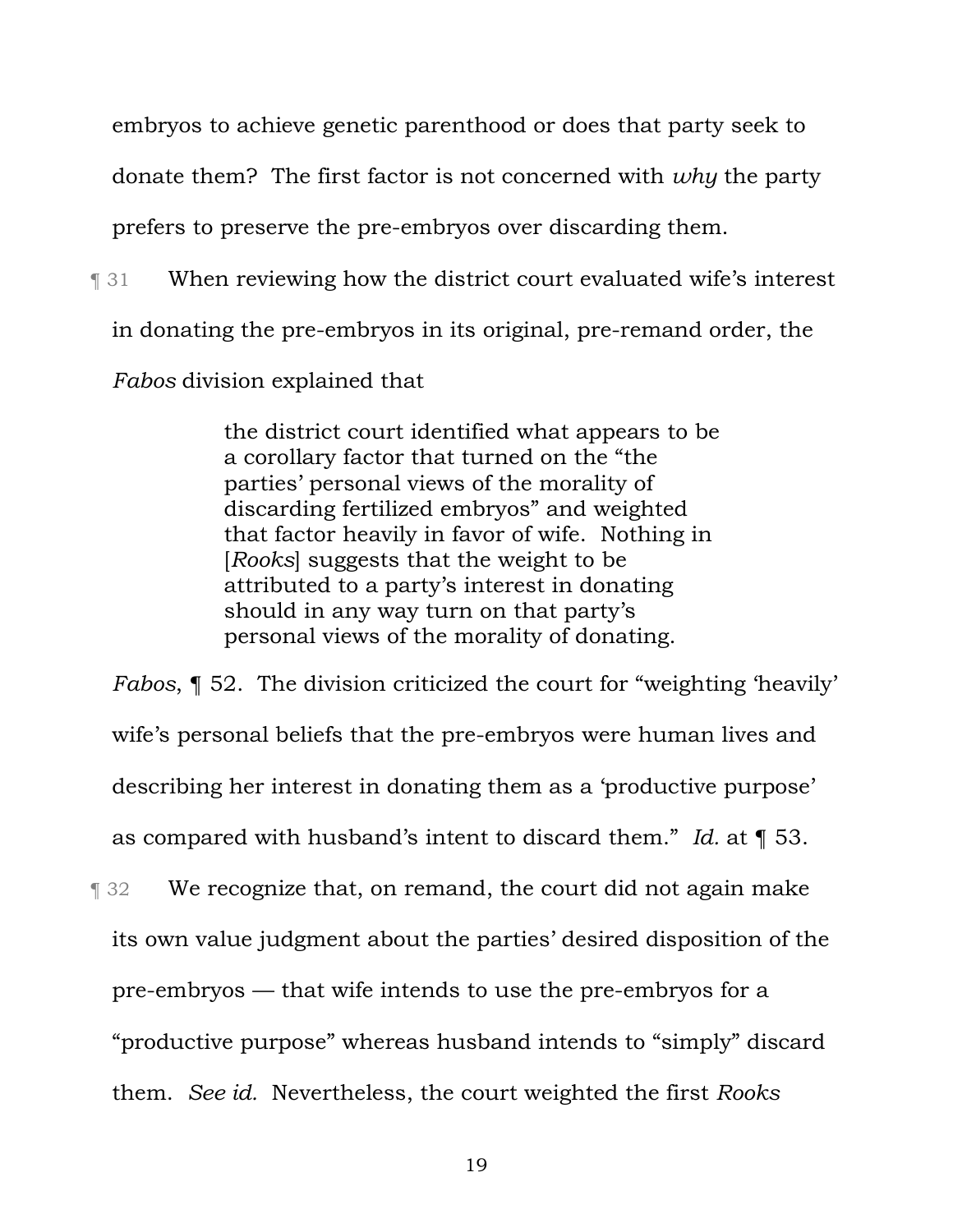factor substantially in wife's favor by doing the very thing *Fabos*  instructed it not to do. The court weighted this factor based on wife's deeply held personal views of the morality of discarding the pre-embryos. The only difference between how the court treated this factor before and after remand is that wife's moral views were more clearly "bound up with her religious beliefs" on remand. But regardless of whether such moral beliefs are religious or secular, they should not form part of the court's consideration of the first *Rooks* factor.

**The result of the district court's errors in applying the first** *Rooks* factor is that it weighted that factor far more significantly in wife's favor than it should have. *Rooks* instructs us that a party's right to achieve procreation and a party's right to avoid procreation are "equivalently important," constitutionally based rights. *Rooks*, ¶¶ 3, 74. It follows that a party's desire to implant pre-embryos to achieve genetic parenthood and a party's desire to avoid genetic parenthood likewise are "equivalently important." And, because a party's desire to donate pre-embryos is entitled to less weight than a party's desire to implant them, a party's desire to donate must also be entitled to less weight than a party's desire to avoid genetic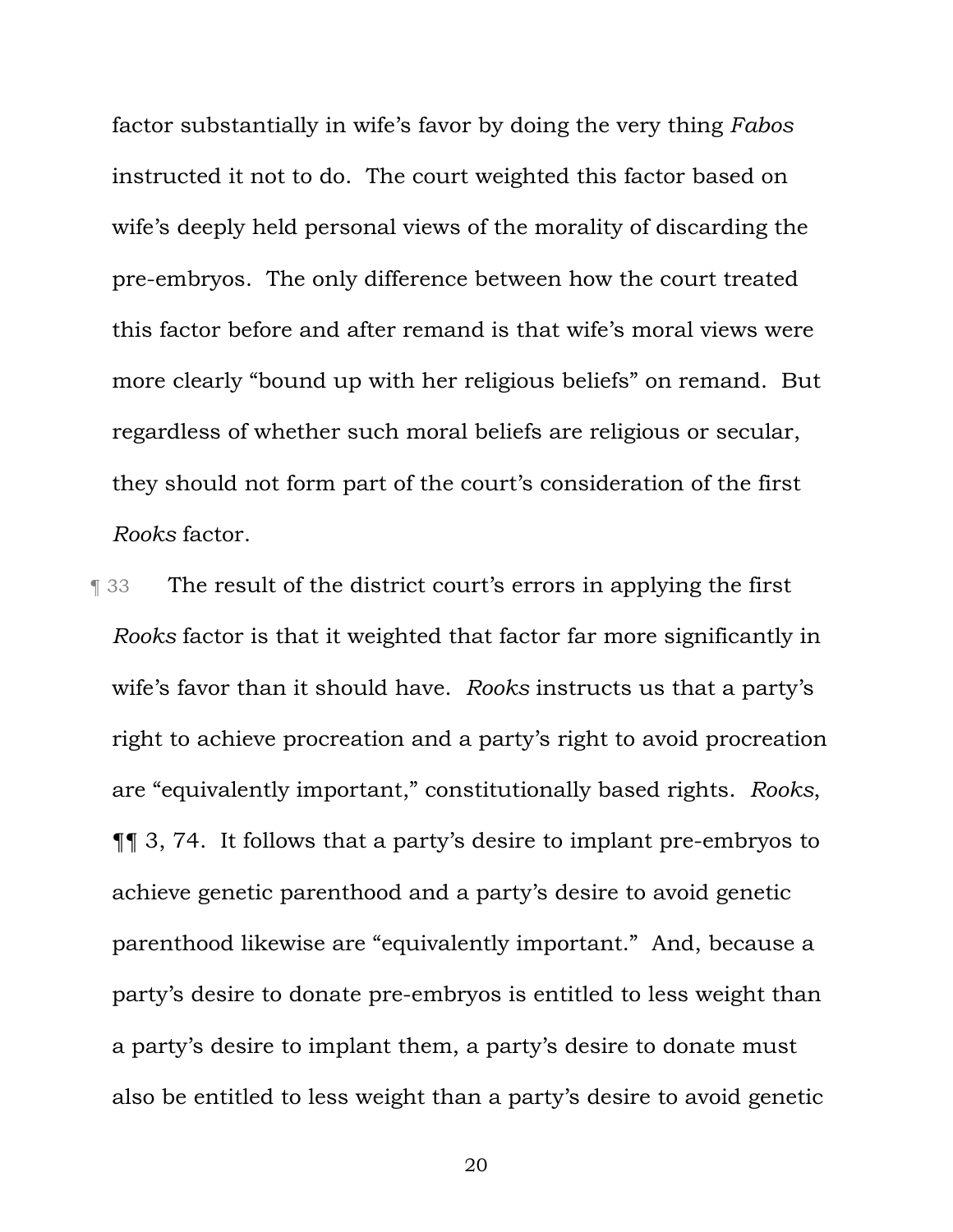parenthood. *See Fabos*, ¶ 45 ("*[O]rdinarily* a party not wanting to procreate should prevail when the other party wants to donate the pre-embryos instead of using them to have a child of his or her own.") (emphasis in original).

2. Although It Was Appropriate to Consider Wife's Religious Beliefs, the District Court Did Not Comply with the *Fabos* Mandate Not to Weight Those Beliefs More Heavily than Husband's Interest in Not Procreating

¶ 34 Our analysis relating to the first *Rooks* factor should not be read to mean that the district court erred by considering wife's religious beliefs. To the contrary, it was proper — and required for the court to hear evidence concerning wife's religious beliefs about the disposition of pre-embryos. *See Masterpiece Cakeshop, Ltd. v. Colo. Civ. Rights Comm'n*, 584 U.S. \_\_\_, \_\_\_, 138 S. Ct. 1719, 1731 (2018); *United States v. Seeger*, 380 U.S. 163, 185 (1965). But instead of considering wife's religious beliefs as part of the first *Rooks* factor, which erroneously caused the district court to weight that factor substantially in wife's favor, the court should have considered wife's beliefs as an additional factor beyond those articulated in *Rooks*.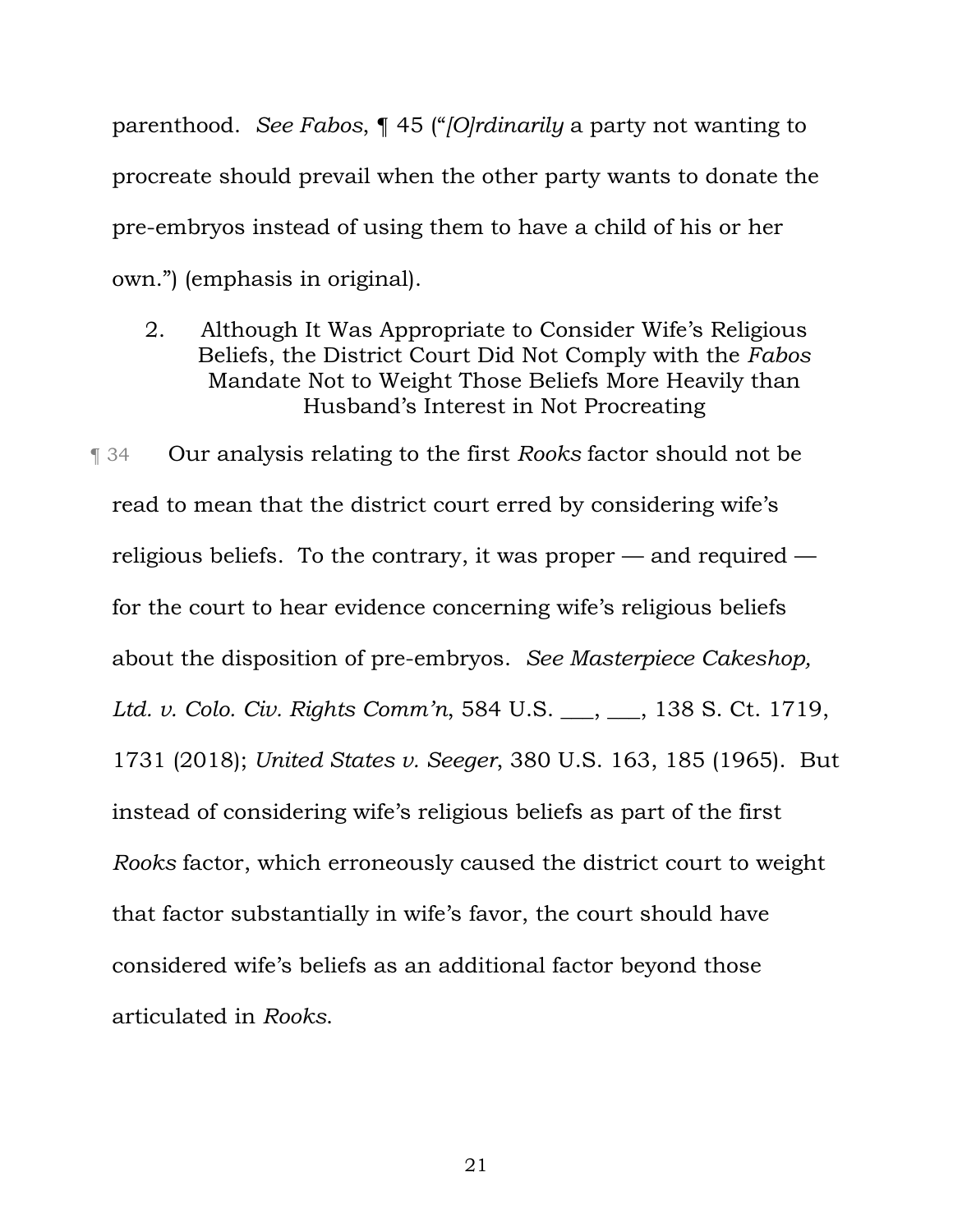¶ 35 True, *Rooks* identified the "hardship for the person seeking to avoid becoming a genetic parent" as a factor a court should consider without identifying as a corresponding factor the hardship to the person seeking to preserve the pre-embryos if a court authorized the pre-embryos to be discarded. *Rooks*, ¶ 69; *Fabos*, ¶ 56 ("[T]o the extent the supreme court in [*Rooks*] identified hardship or emotional toll as a consideration, it was only with respect to 'the spouse seeking to avoid becoming a genetic parent.'" (quoting *Rooks*, ¶ 4)). But *Rooks* also authorized courts to consider other relevant factors on a case-by-case basis. *Rooks*, ¶ 71. And no one's sincerely held religious beliefs were at issue in *Rooks*.

¶ 36 Thus, we agree with the district court that it was proper to consider wife's religiously grounded beliefs and husband's secularly grounded beliefs as part of the *Rooks* balancing framework. Husband's beliefs were properly considered as part of the fourth *Rooks* factor — the hardship to the person seeking to avoid becoming a genetic parent — and wife's beliefs were properly considered as an additional factor beyond those articulated in *Rooks*.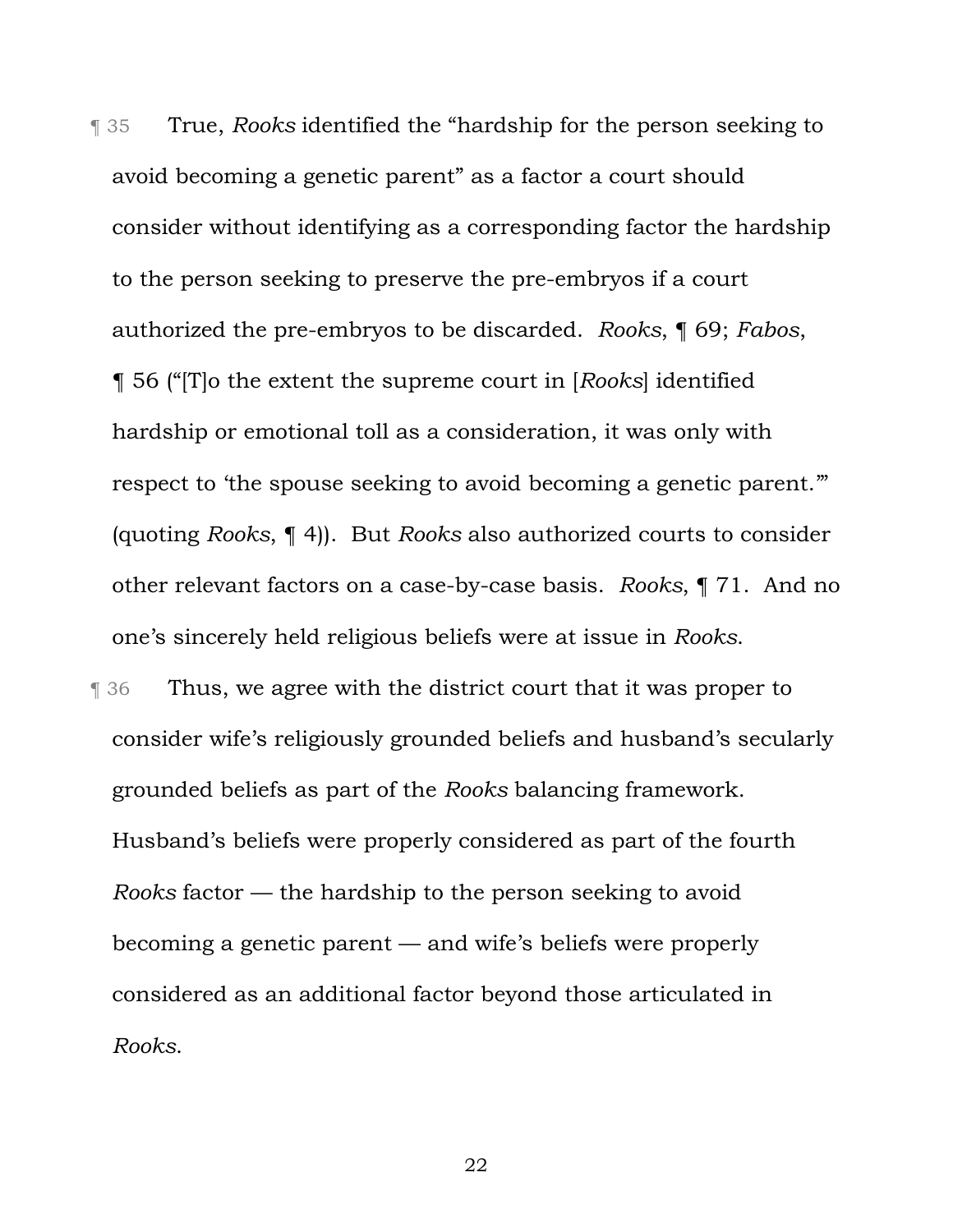**T** 37 We also acknowledge that it is the district court's prerogative to make credibility determinations. *Fabos*, ¶ 46; *In re Marriage of Farr*, 228 P.3d 267, 270 (Colo. App. 2010). And we acknowledge that, based on the parties' IVF agreement, the court found husband's "characterization" of his stated values "somewhat overstated." But the court concluded that husband's beliefs were "an essential part of how [he] views himself" and that the emotional burden on him would be significant.3 It did not find that husband's beliefs were not credible.

¶ 38 Under these circumstances, it was not proper for the court to take the further step of attempting to evaluate the "subjective importance" of the parties' constitutionally based beliefs to them either wife's religious beliefs to her or husband's secular beliefs to him. *See Masterpiece Cakeshop*, 584 U.S. at  $\qquad$ , 138 S. Ct. at 1731

<sup>3</sup> As *Rooks* directed, the district court on remand considered the "emotional, financial, or logistical considerations" as part of its consideration of the hardship to husband. *Rooks*, ¶ 69. But the court found the financial aspect of this factor to be neutral and the logistical aspect of this factor capable of mitigation through appropriate orders placing limitations on the manner in which the pre-embryos could be donated. Accordingly, the only consideration given any weight as part of this factor was the emotional burden on husband, which the court found would be significant.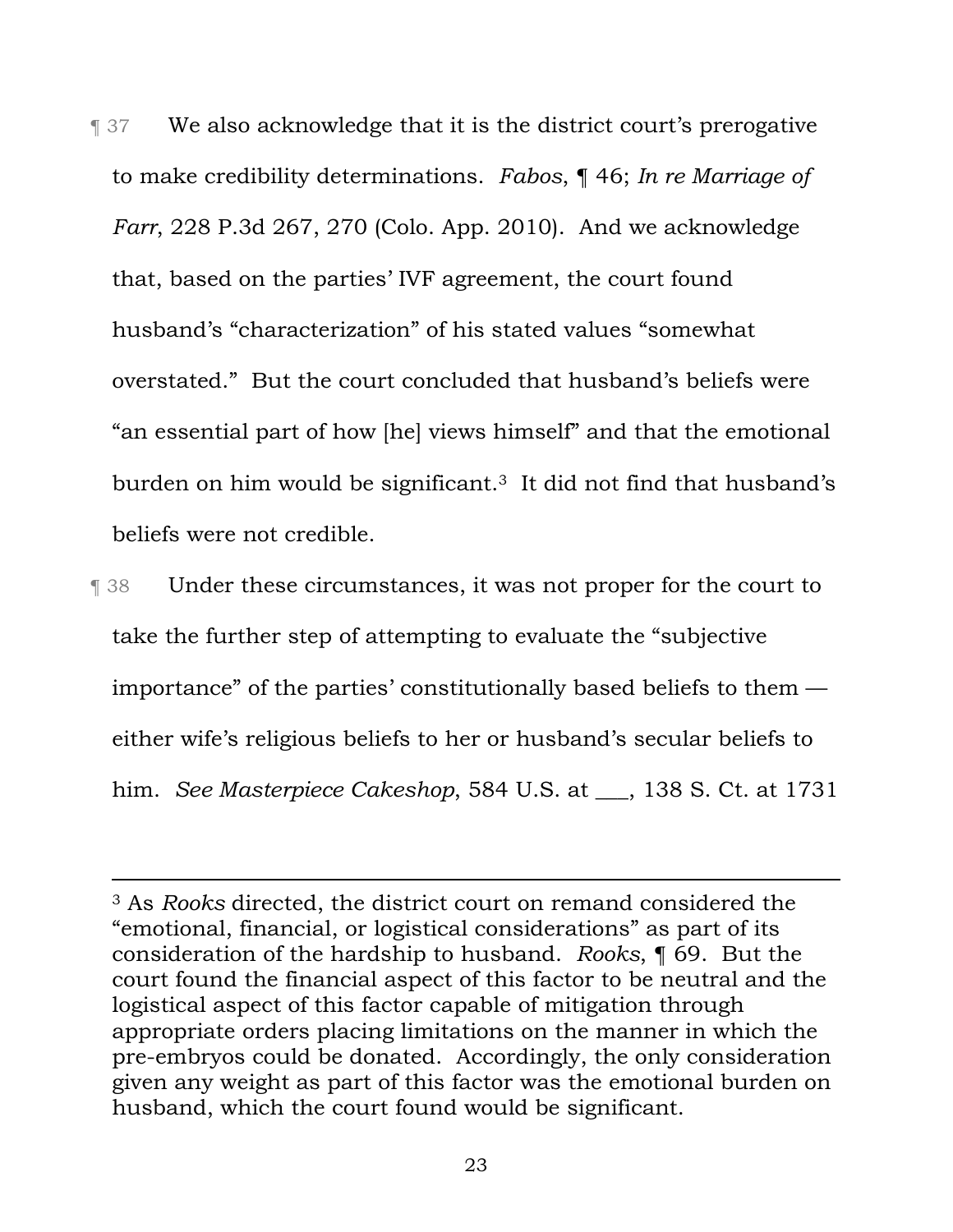(a court cannot "pass[] judgment upon" a party's religious beliefs); *see also Van Osdol v. Vogt*, 908 P.2d 1122, 1130 (Colo. 1996) ("[I]t is not the position of a judge to decide what a person's belief system is or should be, or *how important those beliefs are to that person*.") (emphasis added). By doing so, the court ran afoul of *Fabos'* mandate that it rebalance the parties' interests in accord with *Rooks* "without weighting wife's subjective belief that the preembryos should be protected as human life more heavily than husband's interest in not procreating using the pre-embryos." *Fabos*, ¶ 57.

3. The District Court Misapplied the Second *Rooks* Factor by Weighting it Slightly in Favor of Wife when Wife Wanted to Donate Rather Than Implant

¶ 39 The second *Rooks* factor requires the district court to consider "the demonstrated physical ability (or conversely, inability) of the party *seeking to implant* the disputed pre-embryos to have biological children through other means." *Rooks*, ¶ 67 (emphasis added).

¶ 40 In its original, pre-remand order allocating the pre-embryos to wife, the district court considered a similarly phrased factor: "The Parties' Respective Ability to Bear Children in the Future." Because neither party desired to use the pre-embryos "to conceive and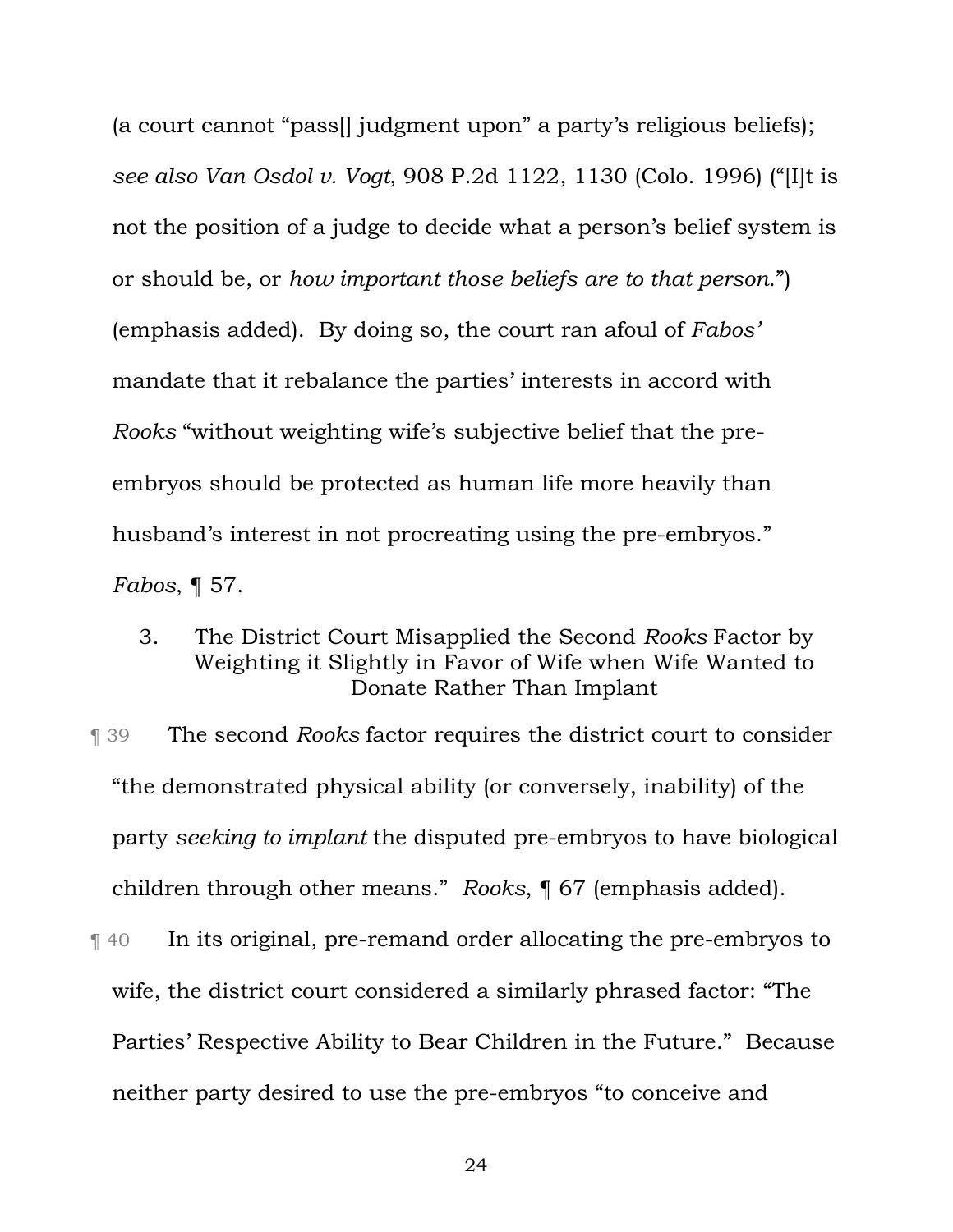parent another child," the court concluded that this factor was "largely irrelevant to the present dispute."

¶ 41 On remand, however, it appears that the court reweighed this factor "slightly" in wife's favor because she was incapable of otherwise having more biological children and was willing to implant the pre-embryos rather than donate them as "an alternative means of achieving her ultimate objective of preserving the preembryos." But the district court determined that wife's alternative request to implant the pre-embryos would not prevail under the *Rooks* balancing test and wife did not cross-appeal that portion of the court's judgment. The scenario on review is one in which wife seeks to donate the pre-embryos rather than implant them. Under that scenario, wife is not a party "seeking to implant the disputed pre-embryos," so wife's ability or inability to have biological children through other means is irrelevant for purposes of the second *Rooks* factor.

 $\P$  42 By weighting this factor in favor of wife — even "slightly" — the district court again improperly elevated mother's "ultimate objective of preserving the pre-embryos" over husband's interest in avoiding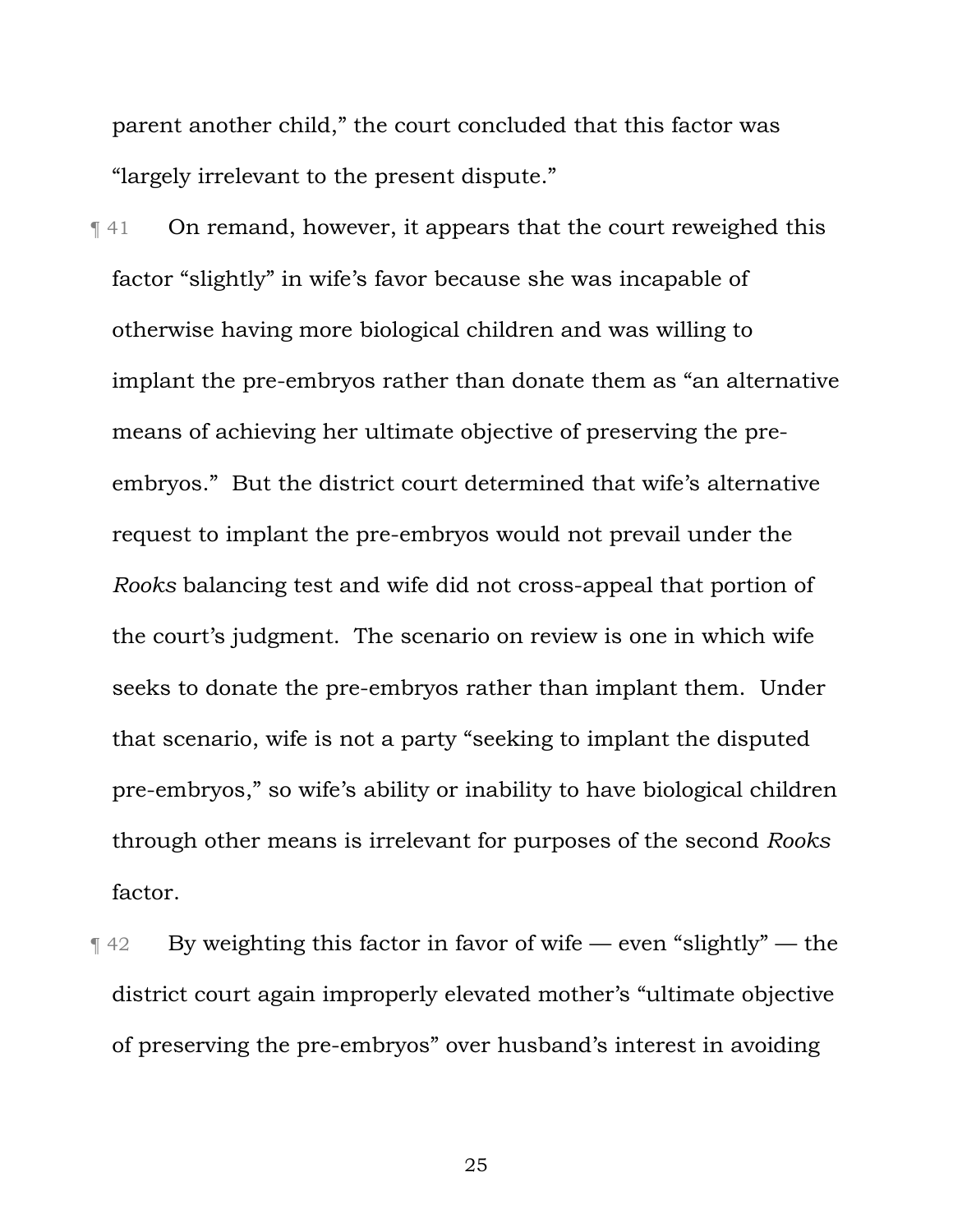genetic parenthood, contrary to the *Fabos* mandate. Given the facts of this case, this *Rooks* factor should have been weighted neutrally.

- 4. This Case Is Not One of Those Rare Circumstances Where the Party Wanting to Donate Prevails Against the Party Wanting to Avoid Procreation
- ¶ 43 Ordinarily, when a district court misapplies the law, remand is required to allow the court to reweigh the evidence and rebalance the factors. *See Fabos*, ¶ 57; *see also Buckmiller v. Safeway Stores, Inc.*, 727 P.2d 1112, 1117-18 (Colo. 1986). But here, properly applying the *Rooks* factors and faithfully following the *Fabos* mandate leads us to conclude, as a matter of law, that this is not one of the rare circumstances in which a court may compel a party to procreate against their will. *See Fabos*, ¶¶ 34, 45.
- ¶ 44 The district court weighted the third and fifth *Rooks* factors neutrally. And it considered another factor not addressed by *Rooks* — that the parties previously prioritized wife's beliefs over husband's by agreeing to donate the pre-embryos in other scenarios — and weighted that factor in wife's favor. We see no errors in the court's consideration of these factors.
- ¶ 45 But, as we have explained, correctly applying the *Rooks* factors to the facts as the district court found them to be would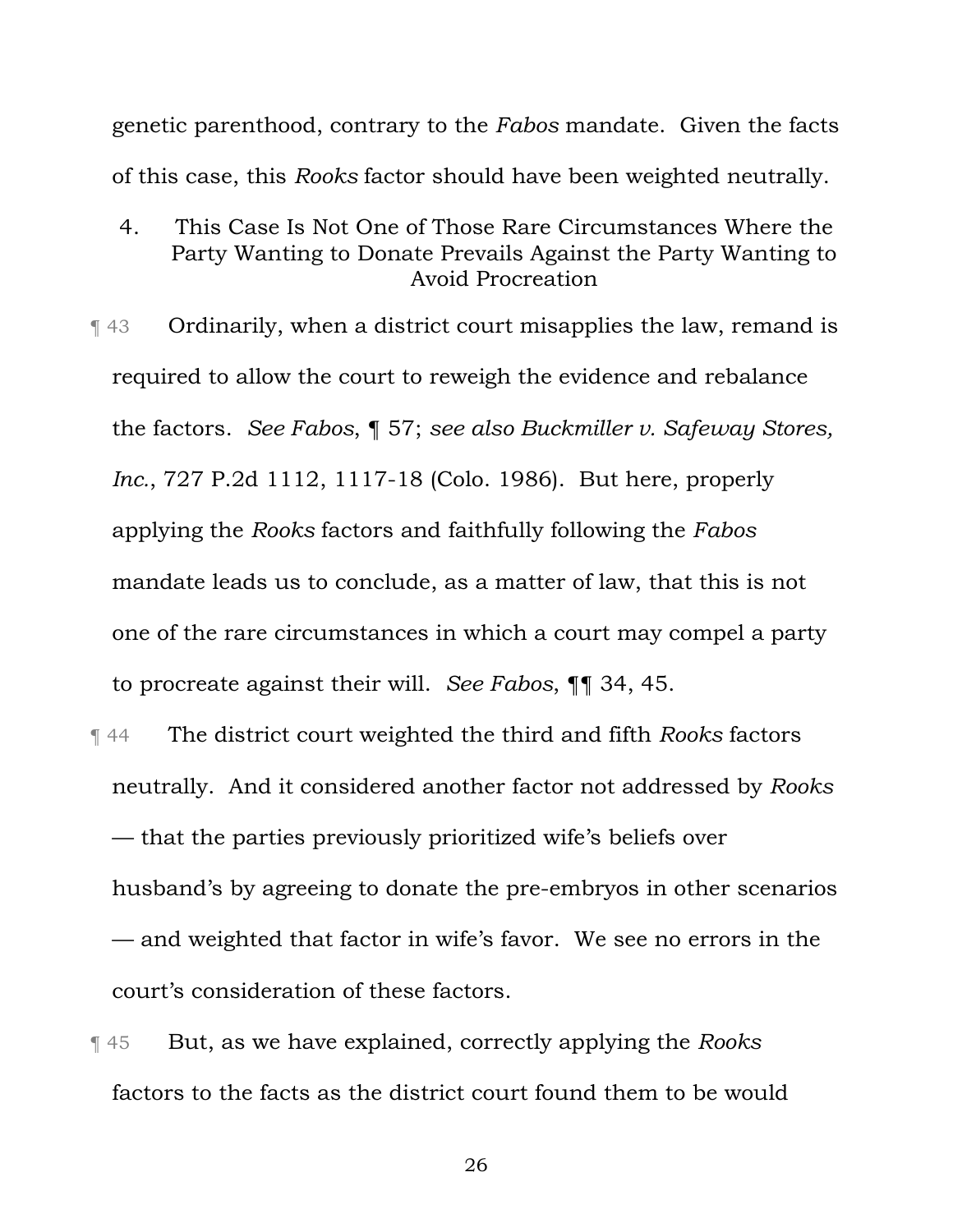require the court to weight the first *Rooks* factor in favor of husband rather than significantly in favor of wife and to weight the second *Rooks* factor neutrally. Although the court was permitted to consider a factor not addressed by *Rooks* — wife's religious beliefs — applying the *Fabos* mandate would require the court not to weight that new factor more heavily than husband's interest in not procreating, which the court considered under the fourth *Rooks* factor. Essentially, correctly applying *Rooks* and *Fabos* would cause these two factors to offset each other.

- ¶ 46 When these adjustments are made, determining which party would prevail in the balancing of interests becomes a close call. And if it is a close call, husband should prevail because "*[o]rdinarily* a party not wanting to procreate should prevail when the other party wants to donate the pre-embryos instead of using them to have a child of his or her own." *Id.* at ¶ 45 (emphasis in original); *see also Szafranski v. Dunston*, 2013 IL App (1st) 122975, ¶ 42; *J.B. v. M.B.*, 783 A.2d 707, 716 (N.J. 2001); *Davis v. Davis*, 842 S.W.2d 588, 604 (Tenn. 1992).
- ¶ 47 Like the division in *Fabos*, however, we do not adopt a "bright line" rule that a party seeking to donate pre-embryos rather than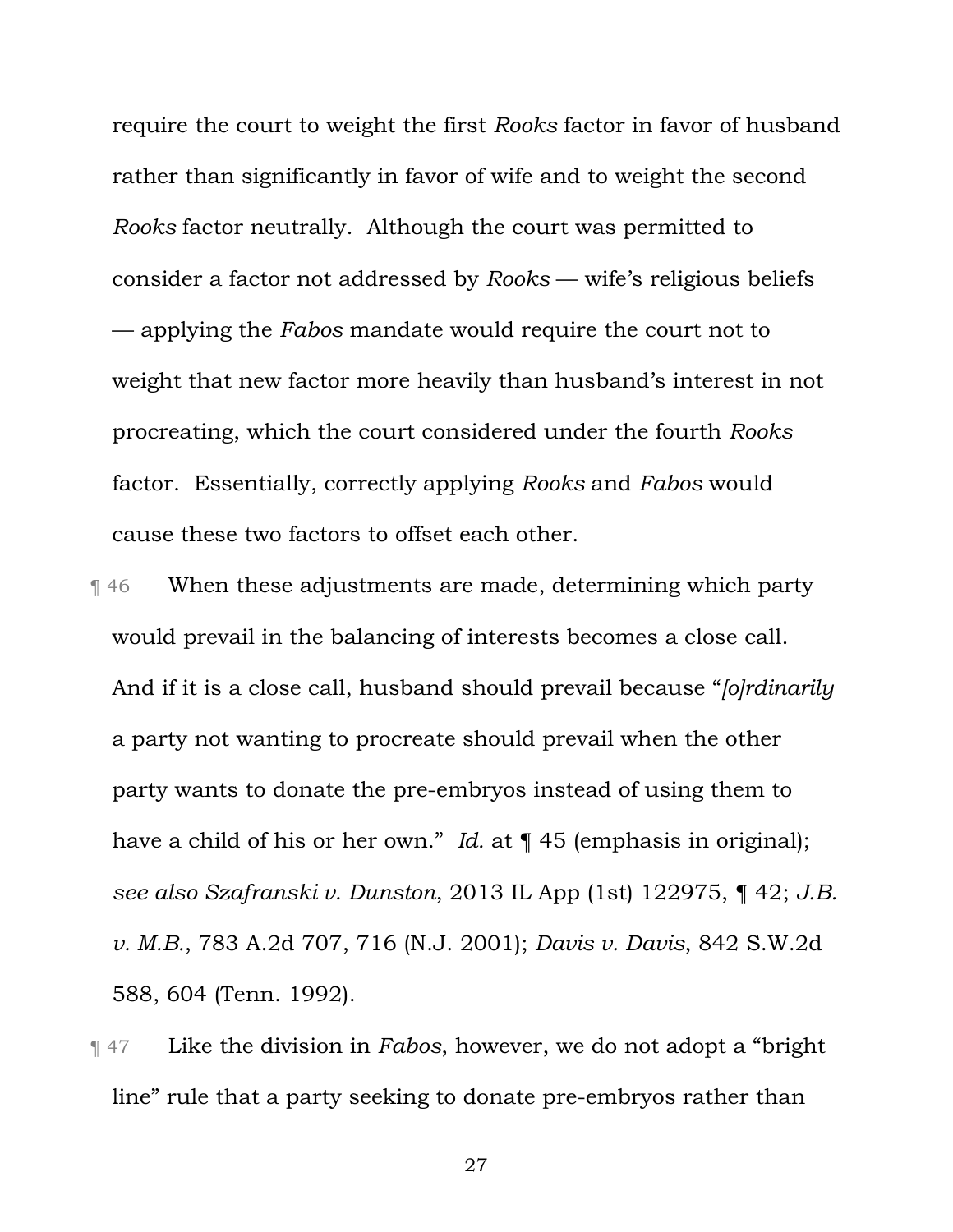implant them can *never* prevail over the other party's interest in avoiding procreation. A party seeking to donate may prevail based on other *Rooks* factors that were not implicated by this case or based on other case-specific factors not contemplated by *Rooks*. For example, if a court found that the party wanting to avoid procreation had engaged in bad faith, that factor might tilt the analysis in favor of the party wanting to donate. *See Rooks*, ¶ 70. Or if the parties had undergone IVF solely for the altruistic purpose of donating the pre-embryos rather than to produce their own genetic children, the party seeking to donate may prevail.

**Texalle** But none of those circumstances are present here.

Accordingly, we conclude that this case does not present the rare circumstance where a party wanting to donate can prevail against a party wanting to avoid procreating. *See Fabos*, ¶¶ 34, 38, 45; *see also Rooks*, ¶ 32.

E. Wife's Alternative Arguments for Affirming the Judgment

# 1. Free Exercise

¶ 49 Wife argues that the district court should have applied strict scrutiny to the application of *Rooks* and given dispositive weight to her Free Exercise rights because it cannot require her to participate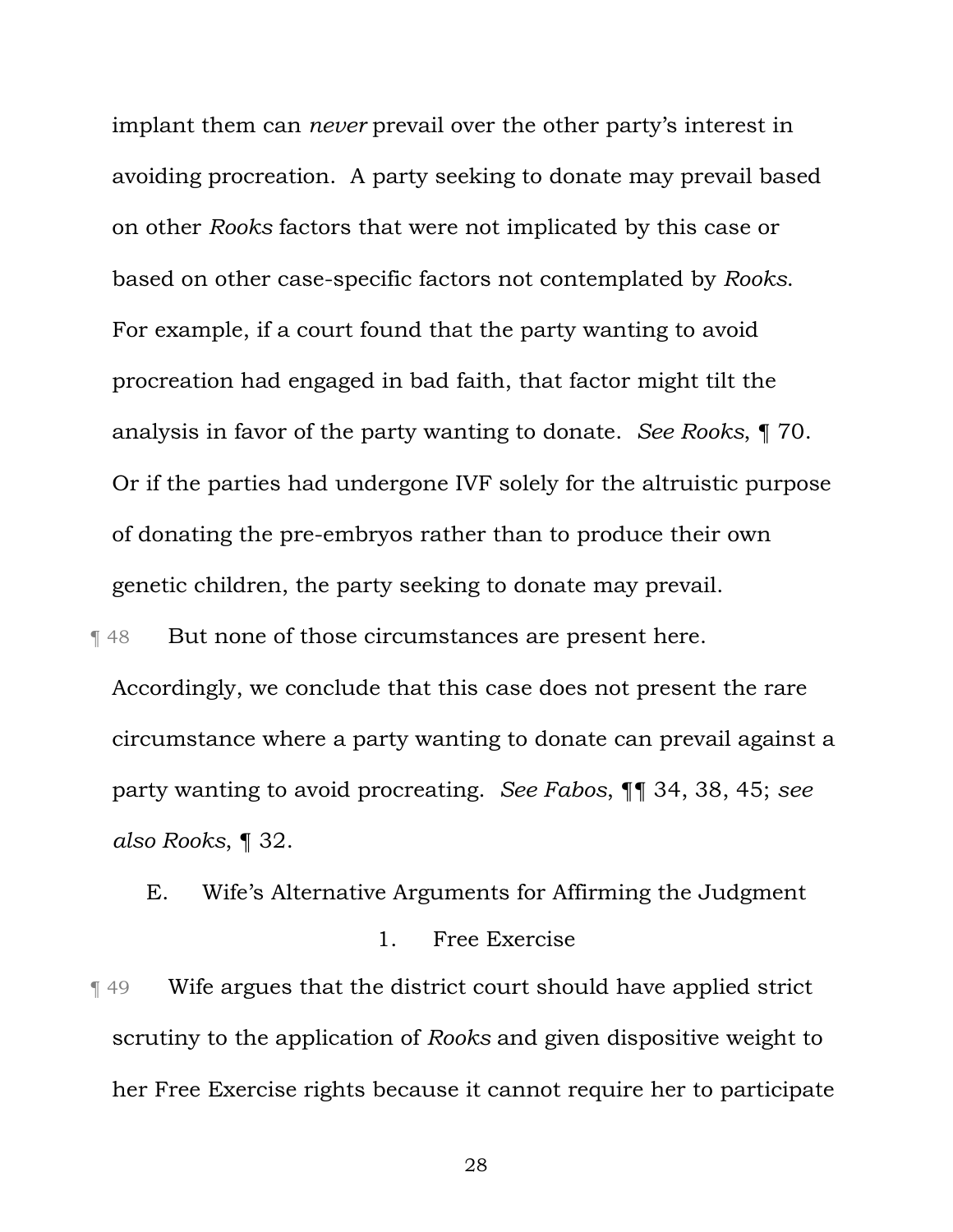in the destruction of the pre-embryos, which she considers her children.

¶ 50 The court rejected wife's argument that strict scrutiny applied to its application of the *Rooks* test because of her religious beliefs. The court found that applying strict scrutiny would improperly tilt the *Rooks* test in wife's favor because her position is based on religion, and that neither *Rooks* nor *Fabos* sanctions elevating wife's religious view over husband's secular view. *See Fabos*, *¶¶* 52-57; *see also Rooks*, ¶¶ 72, 74.

¶ 51 Although we are sensitive to wife's concern that awarding the pre-embryos to husband will force her to participate in their destruction against her religious beliefs, the district court can enter orders to mitigate this concern. The district court can award husband the pre-embryos and authorize him to direct their disposal. Wife need not be involved in the process. *See Burwell v. Hobby Lobby Stores, Inc.*, 573 U.S. 682, 731 (2014). Because the decision will belong to husband, wife will not be compelled to do anything in violation of her religious beliefs, and therefore there is no Free Exercise violation.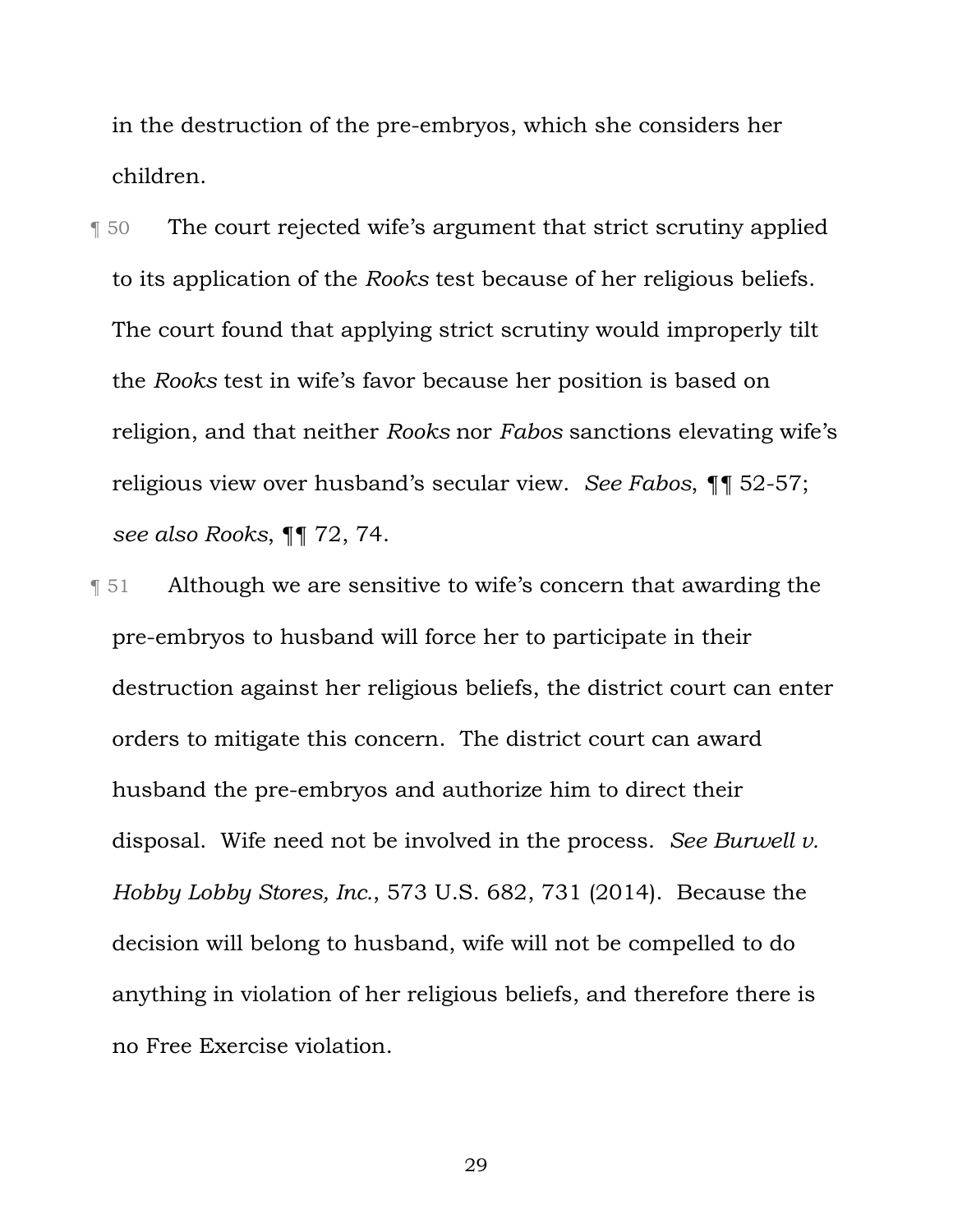## 2. Promissory Estoppel

- ¶ 52 Wife argues that the district court should have applied promissory estoppel principles to enforce the parties' alleged oral agreement that the pre-embryos would not be destroyed. But wife admitted at the hearing in 2017 that the parties had no discussion about what would happen to the pre-embryos if they divorced and that, in retrospect, she wished that they had addressed that issue in the IVF agreement. *See Fabos*, ¶ 29 (concluding consistent with wife's testimony that the parties had no agreement for disposition of the pre-embryos in the event they divorced).
- ¶ 53 Therefore, neither the evidence nor *Fabos* supports that husband made a promise that the pre-embryos would not be destroyed on divorce. As the *Rooks* court noted, divorce is an event likely to change the parties' intent concerning the disposition of any pre-embryos they created during their marriage. *Rooks*, ¶ 62. Accordingly, without evidence of a promise concerning the disposition of the pre-embryos specifically on divorce, wife's promissory estoppel claim fails. *See Pinnacol Assurance v. Hoff*, 2016 CO 53, ¶ 66; *see also Kiely v. St. Germain*, 670 P.2d 764, 767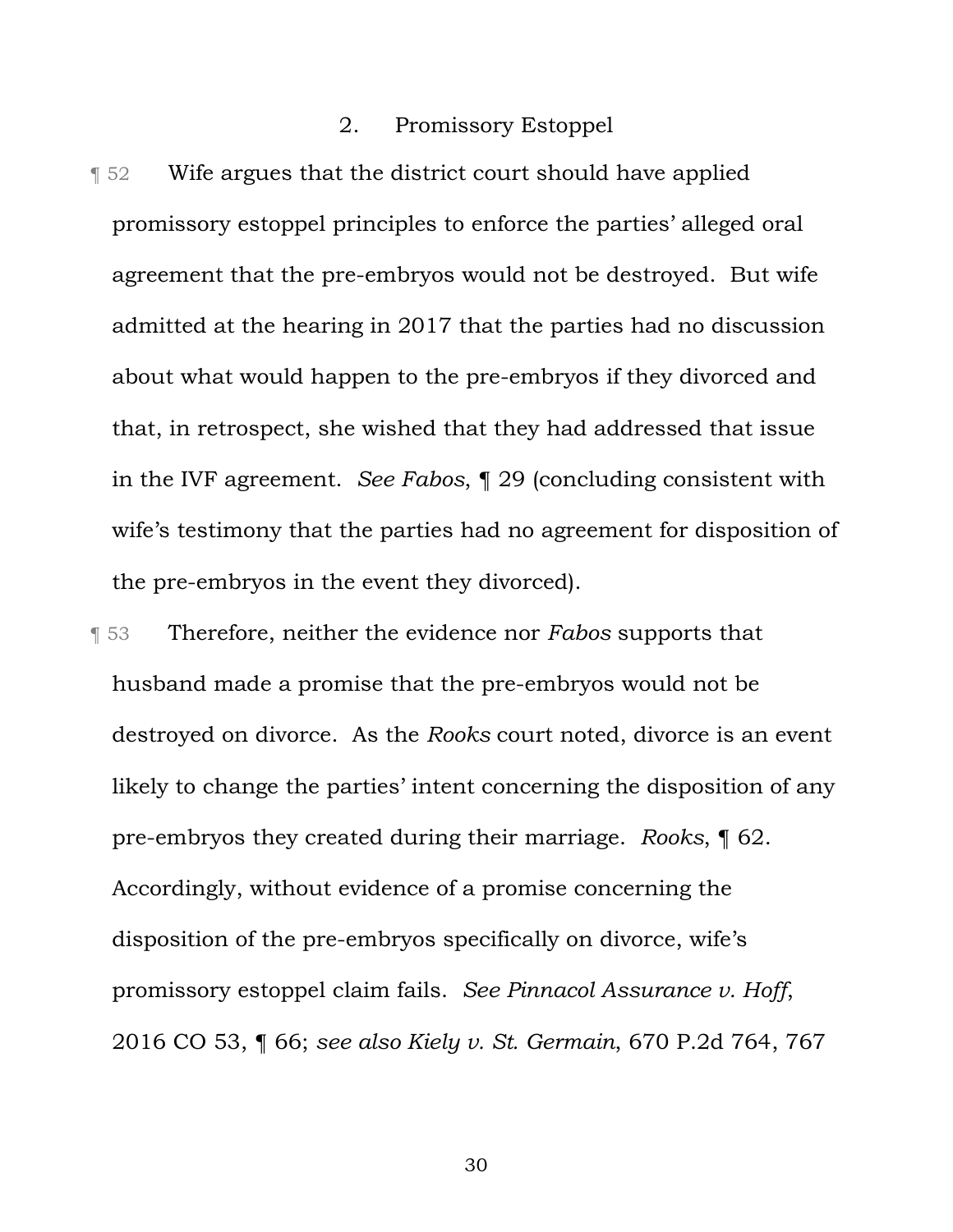(Colo. 1983) (describing the doctrine of promissory estoppel as applying when a party's action is "induced by a specific promise").

# 3. Property Distribution Principles

- ¶ 54 Wife also argues that the court could have awarded (and that we should award) the pre-embryos to her under section 14-10- 113(1)(a), C.R.S. 2021, because her contributions to creating and preserving them were greater than husband's contribution.
- ¶ 55 We reject this argument because that statute is not the legal standard for allocating a divorcing couple's pre-embryos. Rather, as the district court correctly concluded in rejecting wife's section 14-10-113(1) argument, pre-embryos are a special kind of marital property that are instead allocated under *Rooks*' balancing test. *See Rooks*, ¶¶ 61-72; *see also Fabos*, ¶¶ 12-13.

### 4. Bad Faith

¶ 56 Wife argues that the court should have considered husband's failure to pay one-half of the storage fees for the pre-embryos as demonstrating his bad faith and use of the pre-embryos as leverage in the dissolution proceedings. *See Rooks*, ¶ 70. The court found that husband's failure to timely and consistently pay his half of the storage fee "is not the type of bad faith conduct that is potentially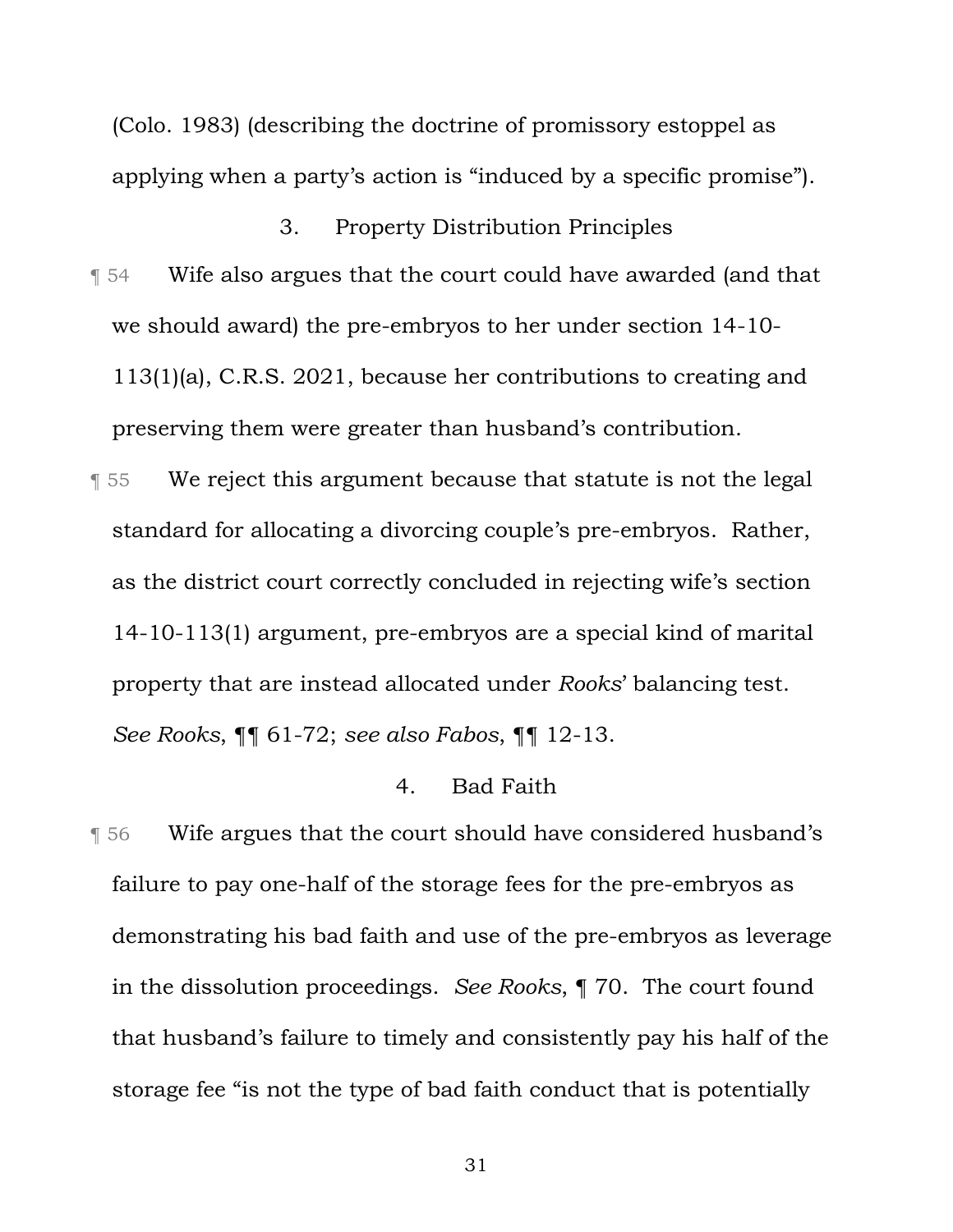relevant in a dispute over the disposition of pre-embryos," and that neither party had acted in bad faith. The court further ordered wife to pay all storage costs for the pre-embryos going forward.

**The court's findings are supported by the record. Husband** testified that he did not intentionally fail to pay his half of the storage fees but rather he had not received "conclusive evidence" that wife had made the storage payments and he thought he was entitled to offset the obligation with amounts wife had agreed to pay him for their children's extracurricular activities. The court noted that the parties had "a myriad of financial disputes since their divorce." Thus, husband's failure to consistently pay the storage fees is properly viewed as an example of the parties' continuing inability to resolve their financial obligations amicably and is not indicative of bad faith in relation to the pre-embryos specifically.

#### $III.$ Disposition

¶ 58 The judgment is reversed, and we direct entry of judgment for husband on remand, awarding the pre-embryos to him to discard. We remand the case to the district court for the sole purposes of entry of this judgment and the entry of such collateral orders as may be necessary to effectuate that judgment.